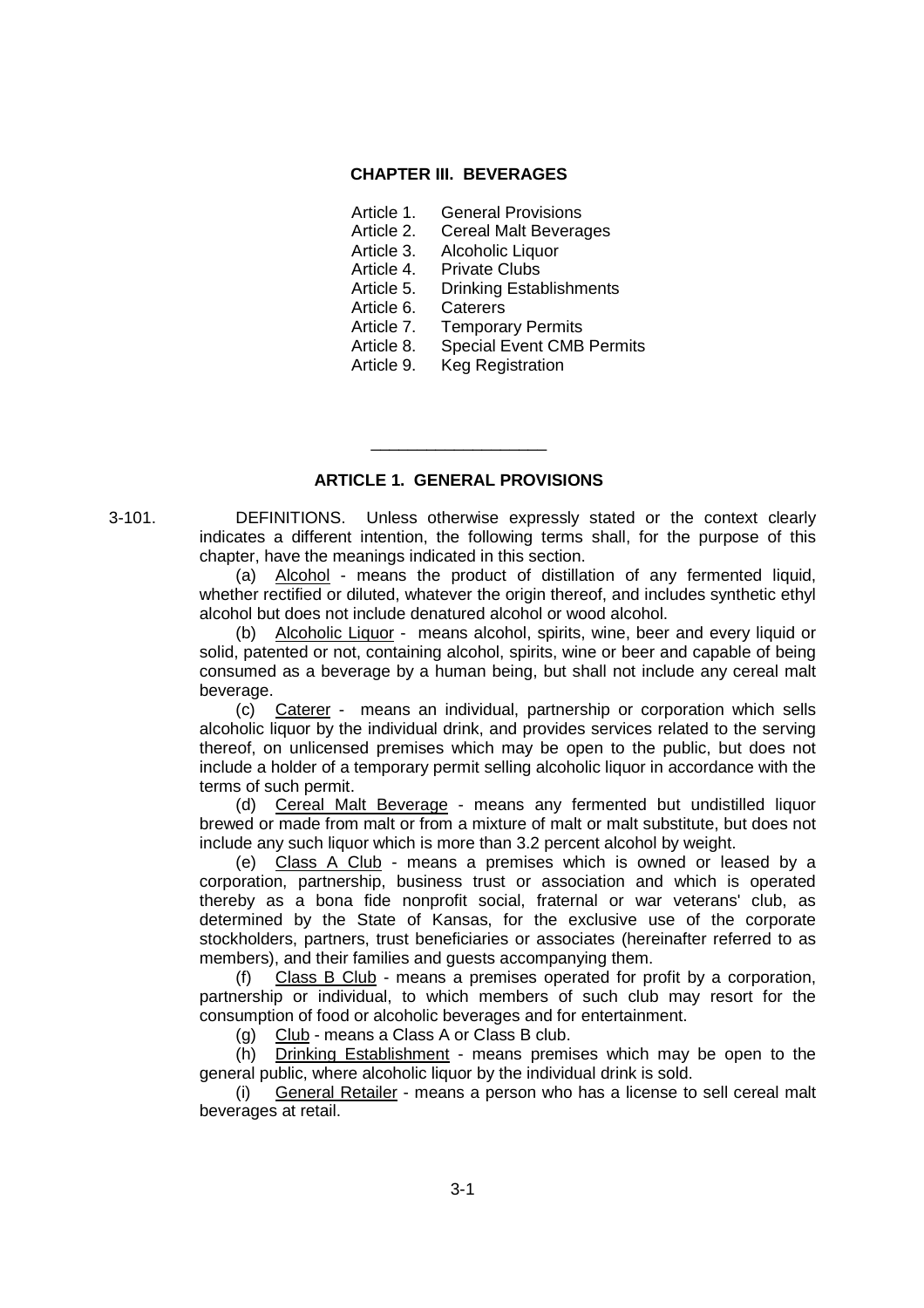(j) Limited Retailer - means a person who has a license to sell cereal malt beverages at retail only in original and unopened containers and not for consumption on the premises.

(k) Place of Business. - Any place at which cereal malt beverages or alcoholic beverages or both are sold.

(l) Private Club means an organization licensed to which the club members shall be permitted to resort for the purpose of consuming alcoholic liquor.

(m) Sale at Retail and Retail Sales means sales for use or consumption and not for resale in any form.

(n) Tavern means any business establishment deriving in any one month of the calendar year 50% or more of its gross revenues from the sale of cereal malt beverages

(o) Temporary Permit - means a permit, issued in accordance with the laws of the State of Kansas, which allows the permit holder to offer for sale, sell and serve alcoholic liquor for consumption on unlicensed premises, open to the public.

(p) Wholesaler or distributor. - Any individuals, firms, co-partnerships. corporations and associations which sell or offer for sale any beverage referred to in this chapter, to persons, co-partnerships, corporations and associations authorized by this chapter to sell cereal malt beverages at retail. (Ord. 451; Code 1999)

3-102. RESTRICTION ON LOCATION. (a) No alcoholic liquor shall be sold or served by a person holding a license or permit from the city whose place of business or other premises are located within 200 feet of any public or parochial school or college or church, except that if any such school, college or church is established within 200 feet of any licensed premises after the premises have been licensed, the premises shall be an eligible location for retail licensing.

> (c) No license or permit shall be issued for the sale of alcoholic liquor if the building or use does not meet the zoning ordinance requirements of the city or conflicts with other city laws, including building and health codes. (Ord. 676; Code 2017)

3-103. MINORS ON PREMISES. (a) It shall be unlawful for any person under the age of 21 years to remain on any premises where the sale of alcoholic liquor is licensed for on-premises consumption, or where a caterer or temporary permit holder is serving alcoholic liquor.

> (b) It shall be unlawful for the operator, person in charge or licensee of any premises licensed for on-premises consumption of alcoholic liquor or a caterer or temporary permit holder who is serving alcoholic liquor to permit any person under the age of 21 years to remain on the premises.

> (c) This section shall not apply if the person under the age of 21 years is accompanied by his or her parent or guardian, or if the licensed or permitted premises derive not more than 30 percent of its gross receipts in each calendar year from the sale of alcoholic liquor for on-premises consumption. (Ord. 451; Code 1999)

3-104. CONSUMPTION ON PUBLIC PROPERTY. No person shall drink, consume, or possess any alcoholic liquor or cereal malt beverage on city owned public property, except as provided for in section 12-110. (K.S.A. Supp. 41-719; Ord. 451; Code 1999)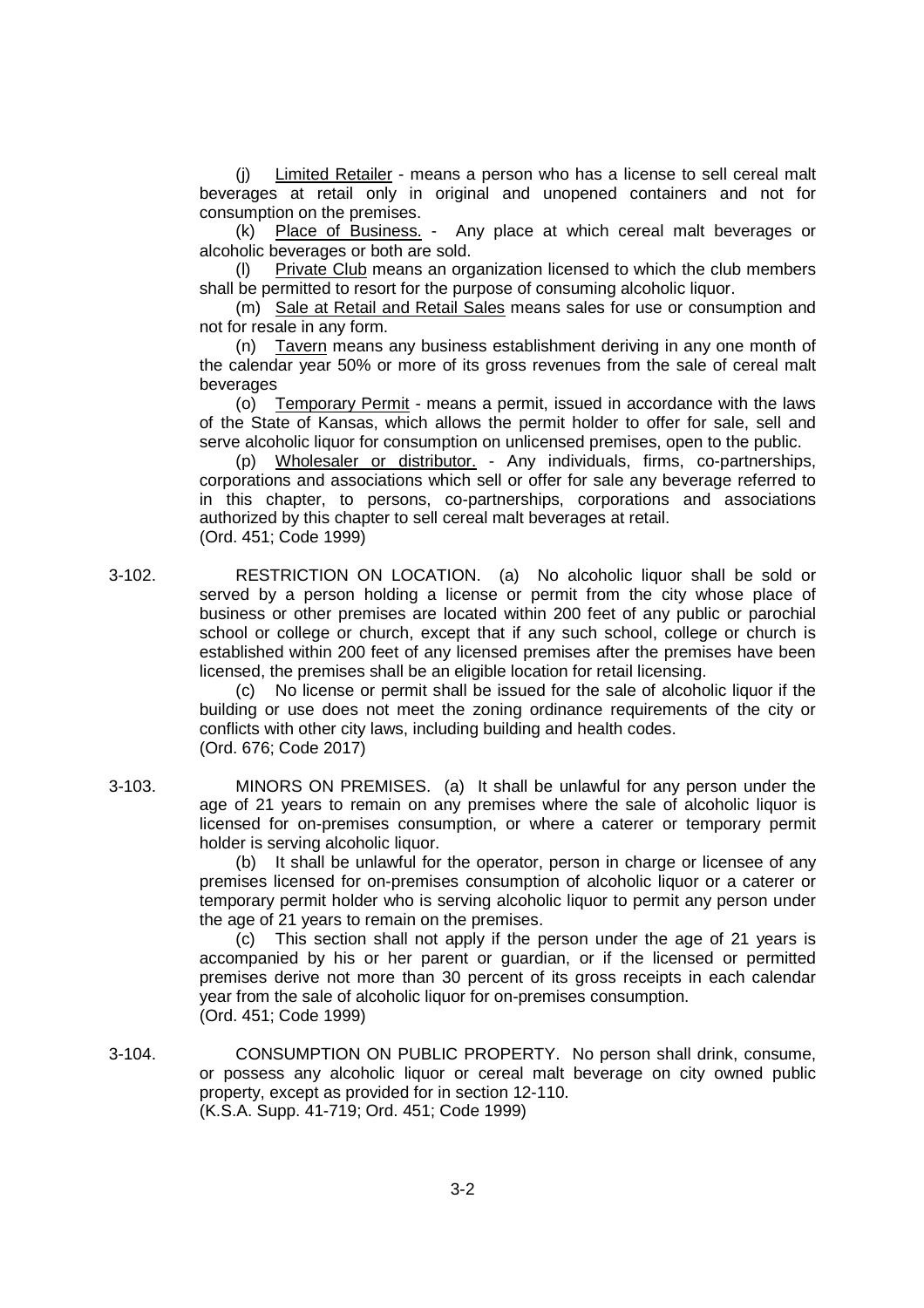3-105. PUBLIC SALE; CONSUMPTION. (a) It shall be unlawful for any person to sell, serve or dispense any cereal malt beverage or alcoholic beverage in any public place not licensed to sell, serve or dispense such beverage at such public place within or under the jurisdiction of the city.

(b) It shall be unlawful for any person to drink or consume any cereal malt beverage or alcoholic beverage in any public place not licensed to sell and serve such beverage for public consumption at such public place within or under the jurisdiction of the city.

(c) For purposes of this section, the term "public place" shall include upon any street, public thoroughfare, public parking lot or any privately owned parking area made available to the public generally, within any parked or driven motor vehicle situated in any of the aforesaid places or upon any property owned by the state or any governmental subdivision thereof unless such property is leased to others under K.S.A. 12-1740 et seq. if the property is being used for hotel or motel purposes or purposes incidental thereto or is owned or operated by an airport authority created pursuant to Chapter 27 of the Kansas Statutes Annotated.

(d) It shall be unlawful for any person to drink or consume alcoholic liquor or cereal malt beverage, or to have in possession an open container holding such cereal malt beverage or alcoholic liquor, while upon the public streets, sidewalks, alleys, parking lots, roads, or highways within the city, or upon property owned by the state or any governmental subdivision thereof, or inside vehicles while upon the public streets, sidewalks, alleys, parking lots, roads, or highways within the city. (K.S.A. 41-719; Ord. 180, 292, Ord. 402; Code 1987)

3-106. CONSUMPTION WHILE DRIVING. It shall be unlawful for any person to consume any cereal malt beverage or alcoholic beverage while operating any vehicle upon any street or highway. (K.S.A. 8-1599, K.S.A. 41-719; Code 2017)

3-107. IDENTIFICATION CARD. (a) It shall be unlawful for any person to:

(1) Display, cause or permit to be displayed, or have in possession, any fictitious, fraudulently altered, or fraudulently obtained identification card for purposes relating to the sale, purchase or consumption of either cereal malt beverage or alcoholic liquor.

(2) Display or represent any identification card not issued to such person as being his or her card for purposes relating to the sale, purchase or consumption of either cereal malt beverage or alcoholic liquor.

(3) Permit any unlawful use of an identification card issued to a person for purposes relating to the sale, purchase or consumption of either cereal malt beverage or alcoholic liquor.

(4) Photograph, Photostat, duplicate or in any way reproduce any identification card or facsimile thereof in such a manner that it could be mistaken for a valid identification card or display or have in possession any such photograph, Photostat, duplicate, reproduction or facsimile for purposes relating to the sale, purchase or consumption of either cereal malt beverage or alcoholic liquor.

(b) It shall be unlawful for any person to:

(1) Lend any identification card to or knowingly permit the use of any identification card by any person under 21 years of age for use in the sale, purchase or consumption of any alcoholic liquor.

(2) Lend any identification card to or knowingly permit the use of any identification card by any person under 21 years of age for use in the sale, purchase or consumption of any cereal malt beverage. (Code 1987)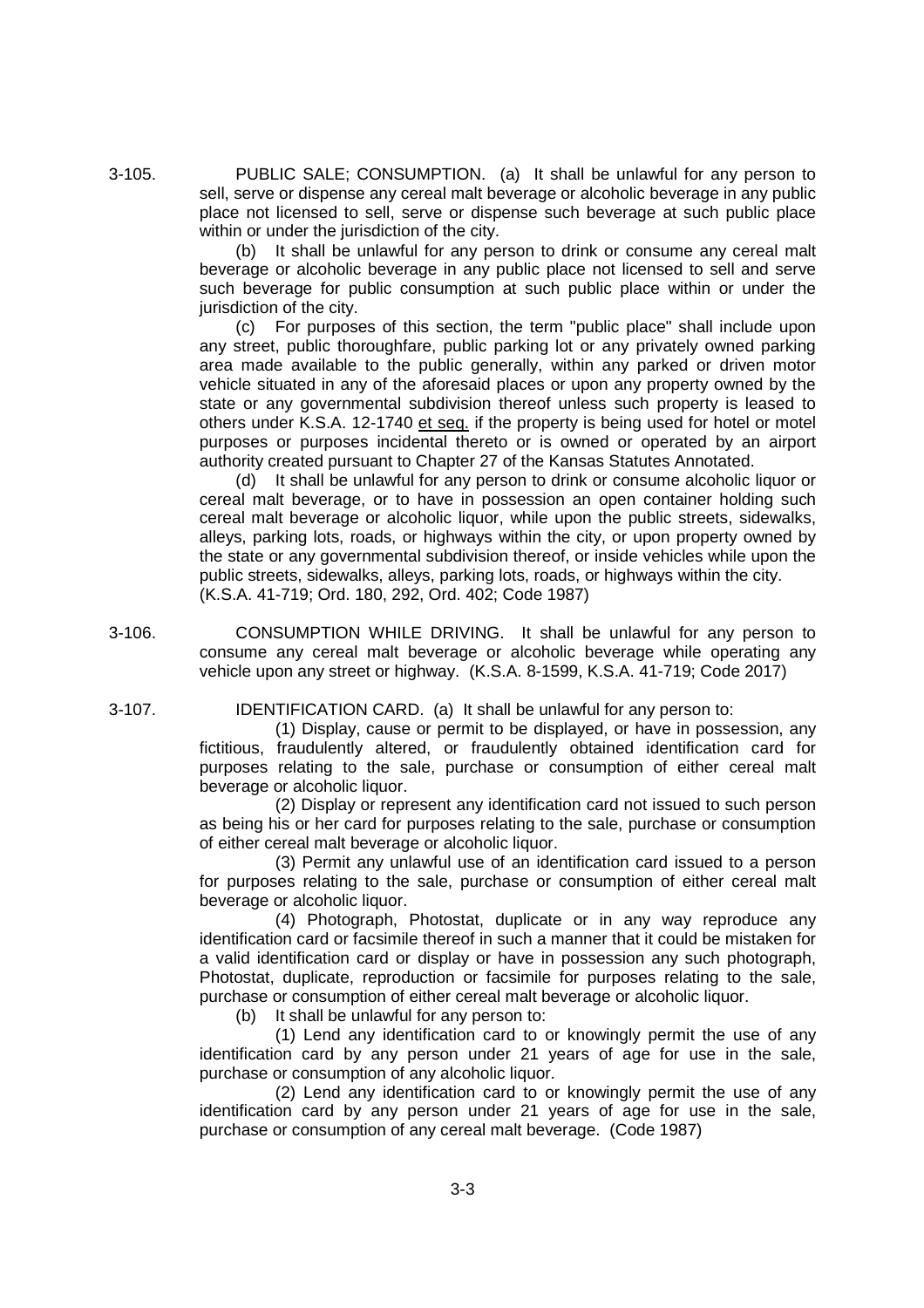# **ARTICLE 2. CEREAL MALT BEVERAGES**

3-201. LICENSE REQUIRED OF RETAILERS. (a) It shall be unlawful for any person to sell any cereal malt beverage at retail without a license for each place of business where cereal malt beverages are to be sold at retail.

(b) It shall be unlawful for any person, having a license to sell cereal malt beverages at retail only in the original and unopened containers and not for consumption on the premises, to sell any cereal malt beverage in any other manner.

(K.S.A. 41-2702; 1987)

3-202. APPLICATION. Any person desiring a license shall make an application to the governing body of the city and accompany the application by the required license fee for each place of business for which the person desires the license. The application shall be verified, and upon a form prepared by the attorney general of the State of Kansas, and shall contain:

> (a) The name and residence of the applicant and how long he or she has resided within the State of Kansas;

(b) The particular place for which a license is desired;

(c) The name of the owner of the premises upon which the place of business is located;

(d) The names and addresses of all persons who hold any financial interest in the particular place of business for which a license is desired.

(e) A statement that the applicant is a citizen of the United States and not less than 21 years of age and that he or she has not within two years immediately preceding the date of making application been convicted of a felony or any crime involving moral turpitude, or been adjudged guilty of drunkenness, or driving a motor vehicle while under the influence of intoxicating liquor or the violation of any other intoxicating liquor law of any state or of the United States;

(f) Each application for a general retailer's license shall be accompanied by a certificate from the city health officer certifying that he or she has inspected the premises to be licensed and that the same comply with the provisions of chapter 8 of this code.

(g) Each application for a general retailer's license must be accompanied by a certificate from the city fire chief certifying that he or she has inspected the premises to be licensed and that the same comply with the provisions of chapter 7 of this code.

The application shall be accompanied by a statement, signed by the applicant, authorizing any governmental agency to provide the city with any information pertinent to the application. One copy of such application shall immediately be transmitted to the chief of police of the city for investigation of the applicant. It shall be the duty of the chief of police to investigate such applicant to determine whether he or she is qualified as a licensee under the provisions of this chapter. The chief shall report to the governing body not later than five working days subsequent to the receipt of such application. The application shall be scheduled for consideration by the governing body at the earliest meeting consistent with current notification requirements.

(Code 2017)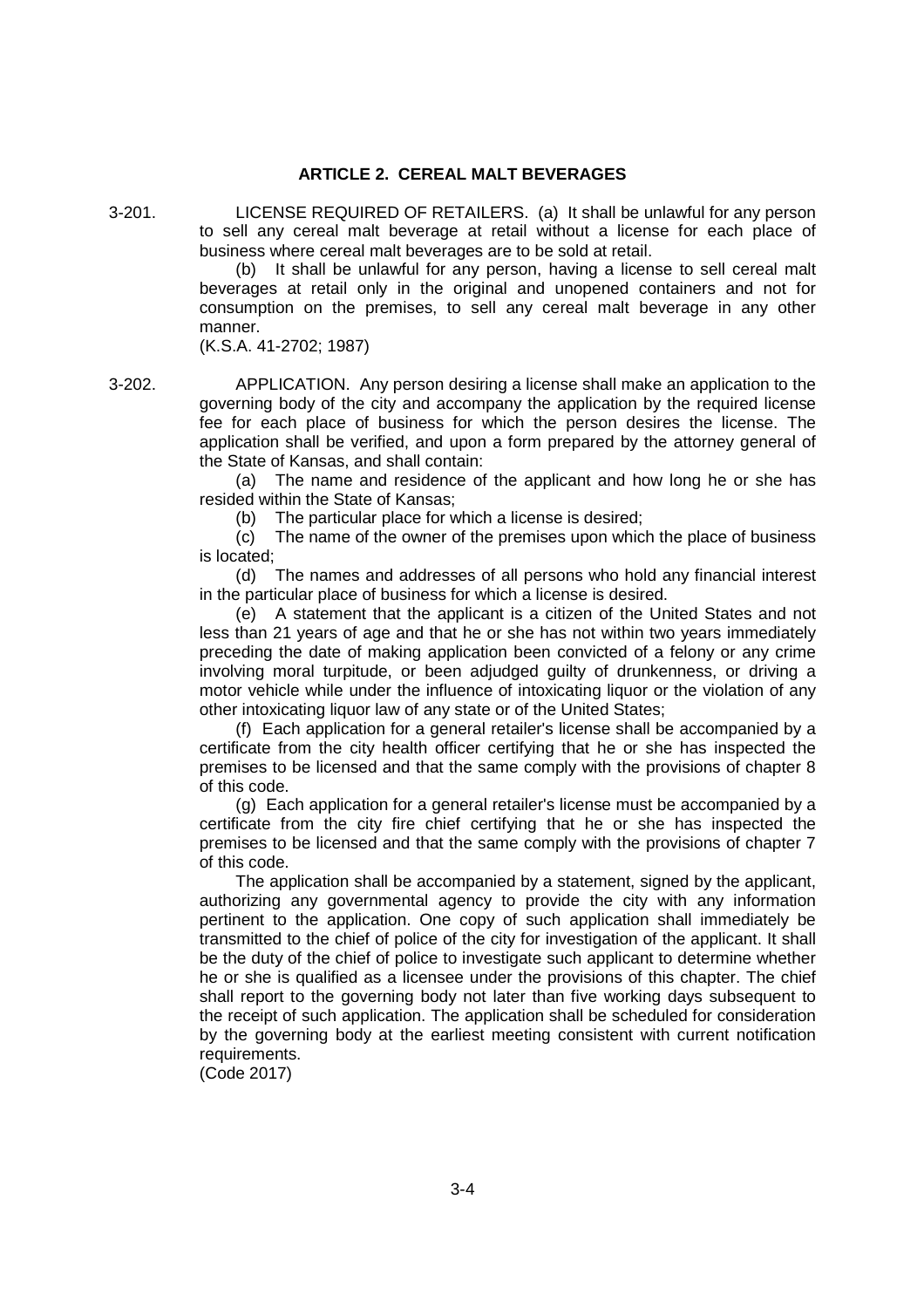3-202A. LICENSE APPLICATION PROCEDURES. (a) All applications for a new and renewed cereal malt beverage license shall be submitted to the city clerk 10 days in advance of the governing body meeting at which they will be considered.

> (b) The city clerk's office shall notify the applicant of an existing license 30 days in advance of its expiration.

> (c) The clerk's office shall provide copies of all applications to the police department, to the fire department, and to the city-county health department, when they are received. The police department will run a records check on all applicants and the fire department and health department will inspect the premises in accord with chapters 7 and 8 of this code. The departments will then recommend approval, or disapproval, of applications within five working days of the department's receipt of the application.

> (d) The governing body will not consider any application for a new or renewed license that has not been submitted 10 days in advance and been reviewed by the above city departments.

> (e) An applicant who has not had a cereal malt beverage license in the city shall attend the governing body meeting when the application for a new license will be considered.

(Code 2017)

3-203. LICENSE GRANTED; DENIED. (a) The journal of the governing body shall show the action taken on the application.

> (b) If the license is granted, the city clerk shall issue the license which shall show the name of the licensee and the year for which issued.

(c) No license shall be transferred to another licensee.

(d) If the license shall be denied, the license fee shall be immediately returned to the person who has made application. (Code 1987)

3-204. LICENSE TO BE POSTED. Each license shall be posted in a conspicuous place in the place of business for which the license is issued. (Code 1987)

3-205. LICENSE, DISQUALIFICATION. No license shall be issued to:

(a) A person who has not been a resident in good faith of the state of Kansas for at least one year immediately preceding application and a resident of Riley county for at least six months prior to filing of such application.

(b) A person who is not a citizen of the United States.

(c) A person who is not of good character and reputation in the community in which he or she resides.

(d) A person who, within two years immediately preceding the date of making application, has been convicted of a felony or any crime involving moral turpitude, or has been adjudged guilty of drunkenness or driving a motor vehicle while under the influence of intoxicating liquor or the violation of any other intoxicating liquor law of any state or of the United States.

(e) A partnership, unless all the members of the partnership shall otherwise be qualified to obtain a license.

(f) A corporation if any manager, officer or director thereof or any stockholder owning in the aggregate more than 25% of the stock of such corporation would be ineligible to receive a license hereunder for any reason other than nonresidence within the city or county.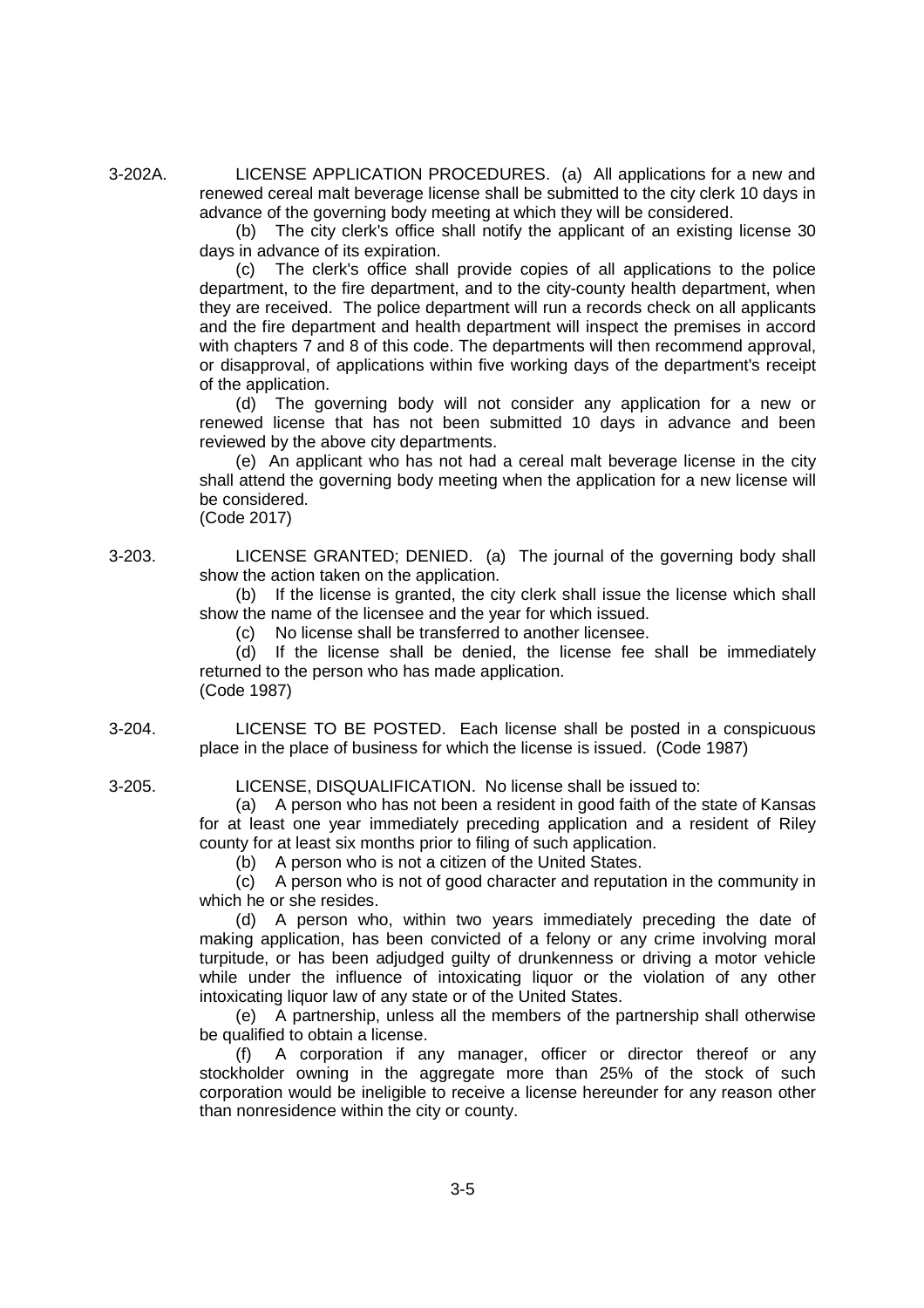(g) A corporation, if any manager, officer or director thereof, or any stockholder owning in the aggregate more than 25% of the stock of such corporation, has been an officer, manager or director, or a stockholder owning in the aggregate more than 25% of the stock, of a corporation which: (A) Has had a retailer's license revoked under K.S.A. 41-2708 and amendments thereto; or (B) has been convicted of a violation of the drinking establishment act or the cereal malt beverage laws of this state.

(h) A person whose place of business is conducted by a manager or agent unless such manager or agent possesses the same qualifications required of the licensee.

(i) A person whose spouse would be ineligible to receive a retailer's license for any reason other than citizenship, retailer residency requirements or age, except that this subsection (i) shall not apply in determining eligibility for a renewal license.

(j) A person whose spouse has been convicted of a felony or other crime which would disqualify a person from licensure under this section and such felony or other crime was committed during the time that the spouse held a license under the Cereal Malt Beverage Act. (K.S.A. 41-2703; Code 2017)

3-206. RESTRICTION UPON LOCATION. (a) No license shall be issued for the sale at retail of any cereal malt beverage on premises which are located in areas not zoned for such purpose.

> (b) Provisions of this section shall not apply to any establishment holding a private club license issued by the State of Kansas.

> The distance limitation of subsection (b) above shall not apply to any establishment holding a cereal malt beverage license issued by the city when the licensee has petitioned for and received a waiver of the distance limitation. The governing body shall grant such a waiver only following public notice and hearing. (K.S.A. 41-2704; Code 2017)

3-207. LICENSE FEE. The rules and regulations regarding license fees shall be as follows:

> (a) General Retailer - for each place of business selling cereal malt beverages at retail, \$175 per calendar year.

> (b) Limited Retailer - for each place of business selling only at retail cereal malt beverages in original and unopened containers and not for consumption on the premises, \$50 per calendar year.

> Full amount of the license fee shall be required regardless of the time of the year in which the application is made, and the licensee shall only be authorized to operate under the license for the remainder of the calendar year in which the license is issued.

(K.S.A. 41-2702; Ord. 618; Code 2017)

3-208. SUSPENSION OF LICENSE. The mayor, upon five days' written notice, shall have the authority to suspend such license for a period not to exceed 30 days, for any violation of the provisions of this chapter or other laws pertaining to cereal malt beverages, which violation does not in his or her judgment justify a recommendation of revocation. The licensee may appeal such order of suspension to the governing body within seven days from the date of such order. (Code 1987)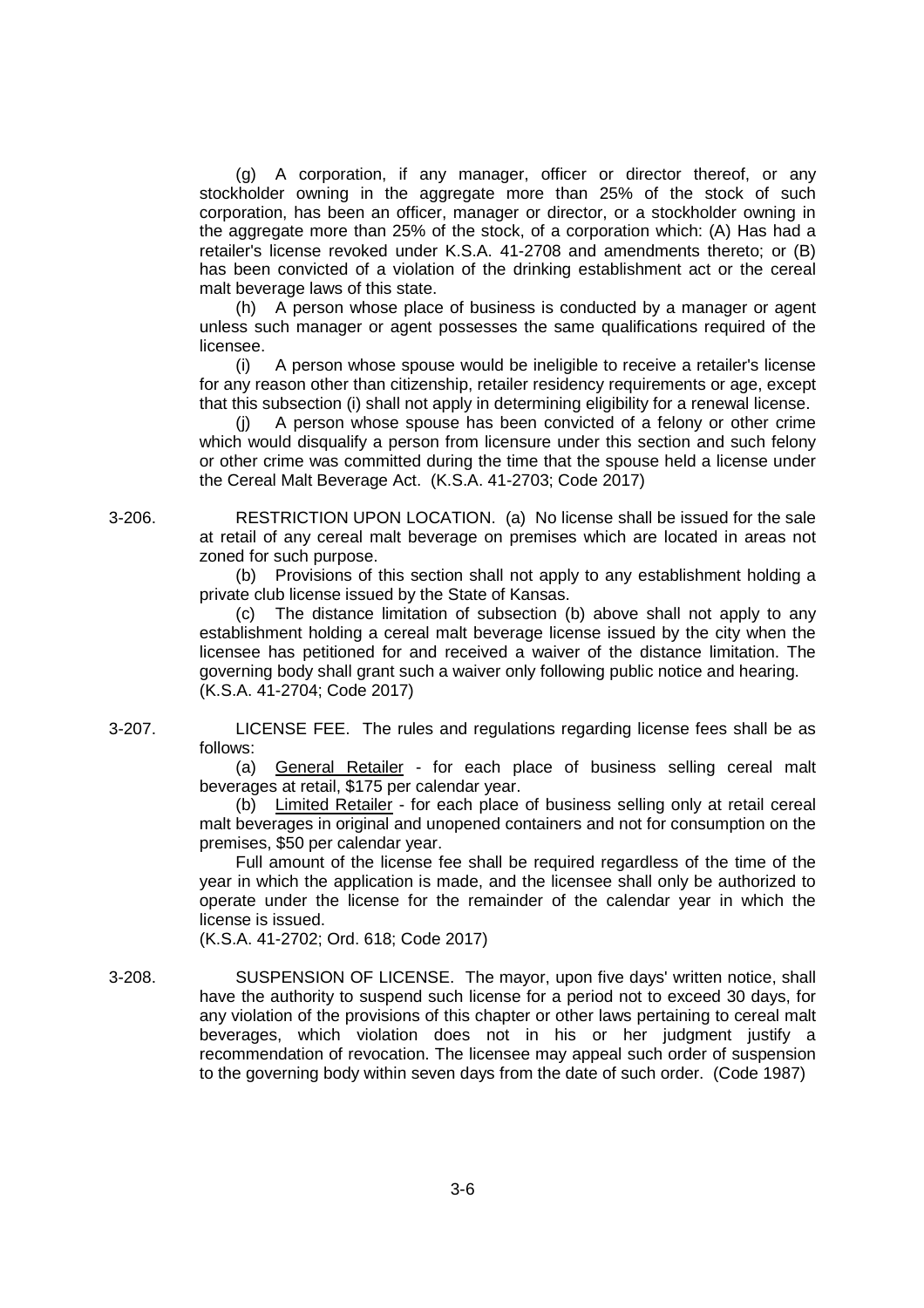3-209. LICENSE SUSPENSION/REVOCATION BY GOVERNING BODY. (a) The governing body of the city, upon five days' written notice, to a person holding a license to sell cereal malt beverages may permanently revoke or cause to be suspended for a period of not more than 30 days such license for any of the following reasons:

> (1) The licensee has violated any provisions of K.S.A. 41-2701, et seq., and amendments thereto, or any rules or regulations of the city;

> (2) Drunkenness of the licensee or permitting any intoxicated person to remain in or upon the licensee's place of business;

> (3) The sale of cereal malt beverages to any person under 21 years of age;

> (4) For permitting any person to mix drinks with materials purchased in any premises licensed under this article or brought into the premises for this purpose;

> (5) For the sale or possession of, or for permitting the use or consumption of alcoholic liquor within or upon any premise licensed under this article;

> (6) The licensee has been convicted of a violation of the beer and cereal malt beverage keg registration act.

> The provisions of subsections  $(a)(4)$  and  $(5)$  shall not apply if the place of business or premises also are currently licensed as a club or drinking establishment pursuant to the club and drinking establishment act.

> (b) The city, upon five days' notice to the persons holding a license, shall revoke or suspend the license for any one of the following reasons:

> (1) The licensee has fraudulently obtained the license by giving false information in the application therefor;

> (2) The licensee has become ineligible to obtain a license under this chapter;

> > (3) The nonpayment of any license fees;

business;

(4) Permitting any gambling in or upon the licensee's place of

(5) The employment of persons under 18 years of age in dispensing or selling cereal malt beverage;

(6) The employment or continuation in employment of a person in connection with the sale, serving or dispensing of cereal malt beverages if the licensee knows such person has been, within the preceding two years, adjudged guilty of a felony or any violation of the intoxicating liquor laws of this state, another state or the United States; or

(7) There has been a violation of K.S.A. 21-4106 or K.S.A. 21-4107, prior to their repeal or K.S.A. 2013 Supp. 21-6204, and amendments thereto, (public nuisance) in or upon the licensee's place of business. (K.S.A. 41-2708; Code 2017)

3-210. SAME; APPEAL. The licensee, within 20 days after the order of the governing body revoking any license, may appeal to the district court of Riley county and the district court shall proceed to hear such appeal as though such court had original jurisdiction in the matter. Any appeal taken under this section shall not suspend the order of revocation or suspension during the pendency of such appeal. In case of the revocation of the license of any licensee, no new license shall be issued to such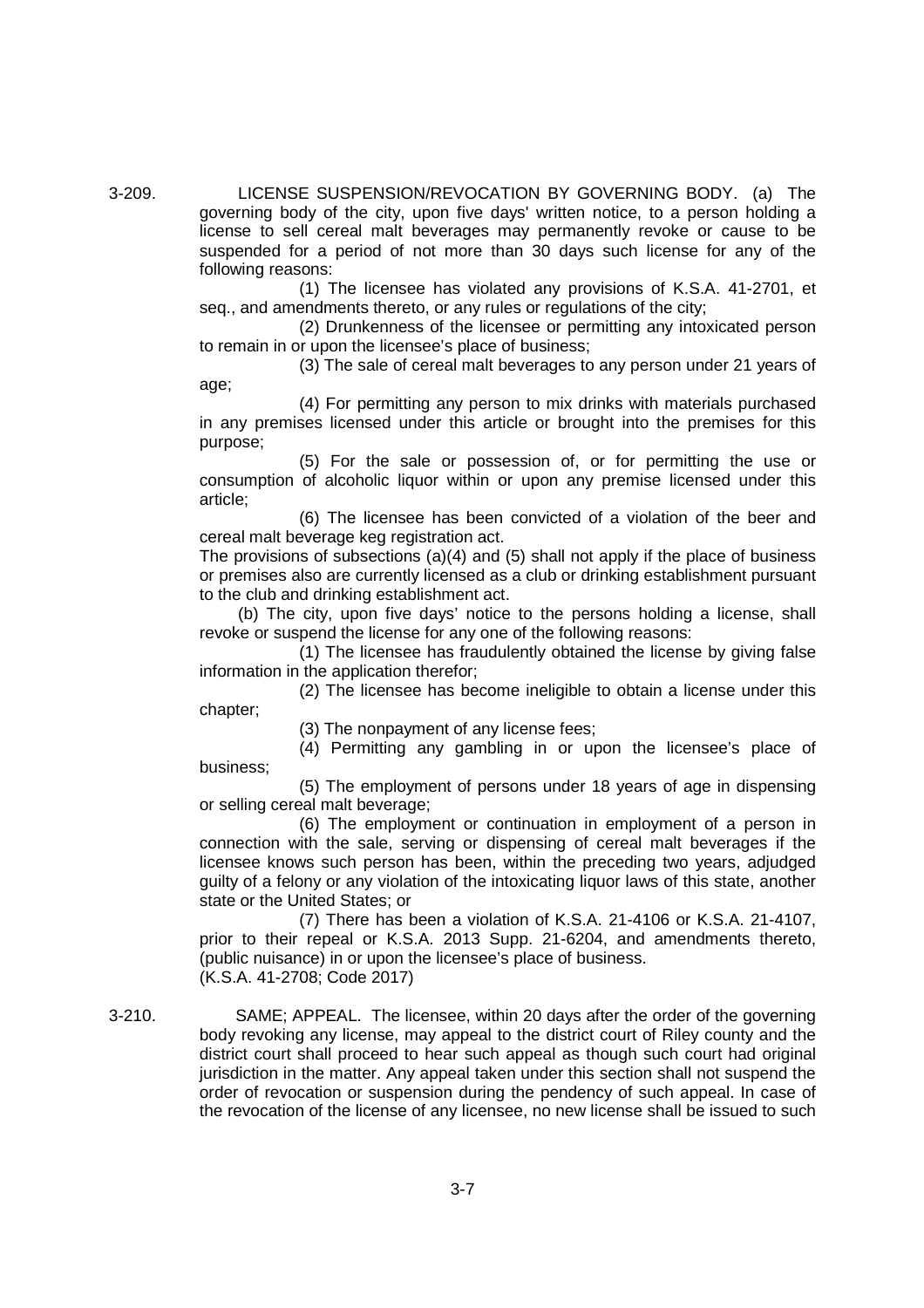person or any person acting for or on his or her behalf, for a period of six months thereafter. (K.S.A. 41-2708; Code 1987)

- 3-211. CHANGE OF LOCATION. If a licensee desires to change the location of his or her place of business, he or she shall make an application to the governing body showing the same information relating to the proposed location as in the case of an original application. Such application shall be accompanied by a fee of \$25. If the application is in proper form and the location is not in a prohibited zone and all other requirements relating to such place of business are met, a new license shall be issued for the new location for the balance of the year for which a current license is held by the licensee. (Code 1987)
- 3-212. WHOLESALERS AND/OR DISTRIBUTORS. It shall be unlawful for any wholesaler and/or distributor, his, her or its agents or employees, to sell and/or deliver cereal malt beverages within the city, to persons authorized under this article to sell the same within this city unless such wholesaler and/or distributor has first secured a license from the director of revenue, state commission of revenue and taxation of the State of Kansas authorizing such sales. (K.S.A. 41-307:307a; Code 2017)

3-213. BUSINESS REGULATIONS. It shall be the duty of every licensee to observe the following regulations.

> (a) The place of business licensed and operating under this article shall at all times have a front and rear exit unlocked when open for business.

> (b) The premises and all equipment used in connection with such business shall be kept clean and in a sanitary condition and shall at all times be open to the inspection of the police and health officers of the city, county and state.

> (c) Except as provided by subsection (e), no cereal malt beverages may be sold or dispensed between the hours of 12:00 midnight and 6:00 a.m., or consumed between the hours of 12:30 a.m. and 6:00 a.m., or on Sunday, except in a place of business which is licensed to sell cereal malt beverage for consumption on the premises, which derives not less than 30 percent of its gross receipts from the sale of food for consumption on the licensed premises; closing hours for clubs shall conform to K.S.A. 41-2614 and any amendments thereto.

> (d) Except as provided in subsection (e), no cereal malt beverages may be sold or dispensed on Sunday except between the hours of 1:00 p.m. and 8:00 p.m. and no cereal malt beverages may be sold, dispensed or consumed on Easter Sunday at any time.

> (e) Cereal malt beverages may be sold at any time alcoholic liquor is allowed by law to be served on premises which are licensed pursuant to K.S.A. 41-2601 et seq., and licensed as a club by the State Director of Alcoholic Beverage Control.

> (f) The place of business shall be open to the public and to the police at all times during business hours, except that premises licensed as a club under a license issued by the State Director of Alcoholic Beverage Control shall be open to the police and not to the public.

> (g) It shall be unlawful for any licensee or agent or employee of the licensee to become intoxicated in the place of business for which such license has been issued.

> (h) No licensee or agent or employee of the licensee shall permit any intoxicated person to remain in the place of business for which such license has been issued.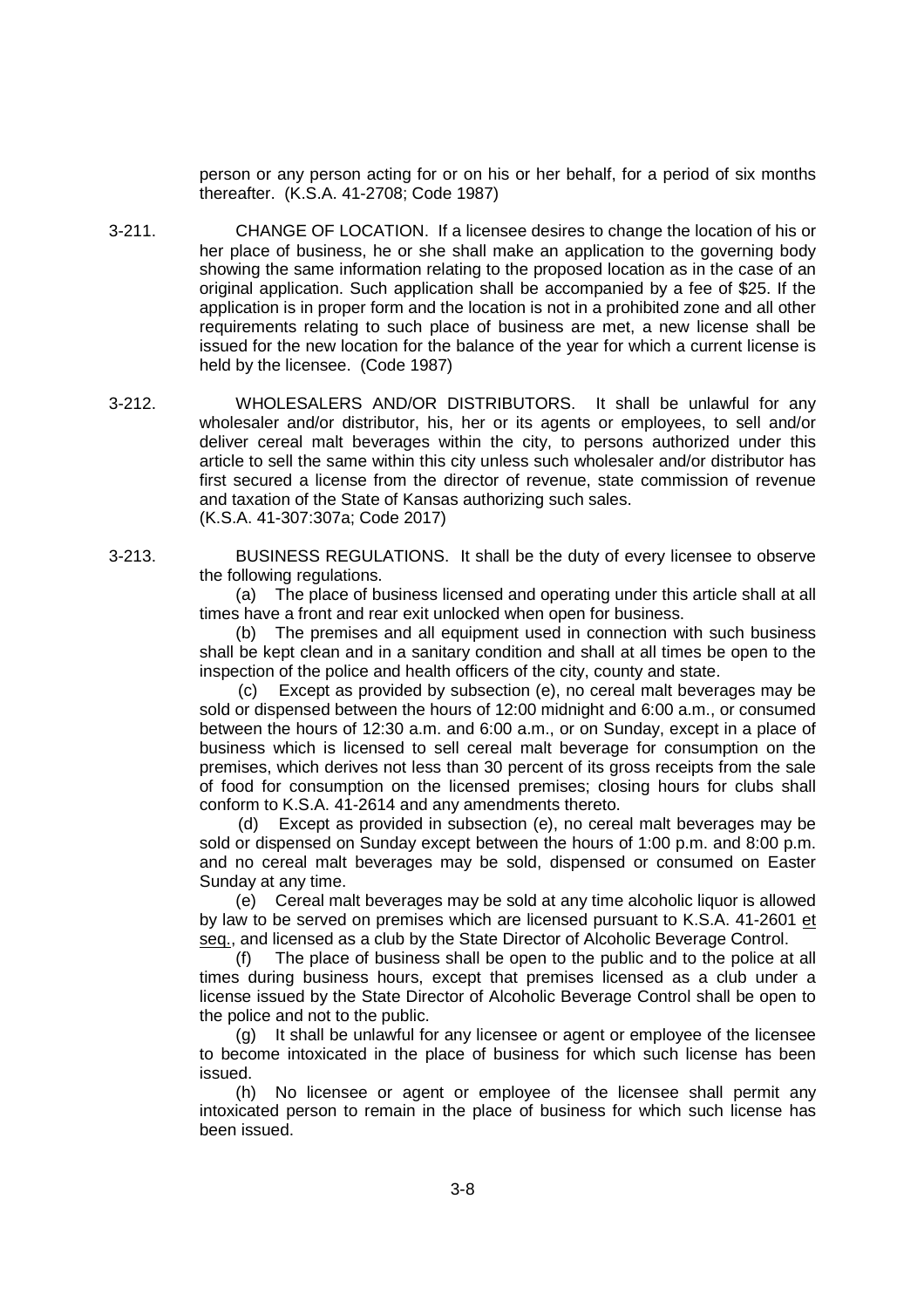No licensee or agent or employee of the licensee shall sell or permit the sale of cereal malt beverage to any person under the legal age for consumption.

(j) No licensee or agent or employee of the licensee shall permit any gambling in the place of business for which such license has been issued.

(k) No licensee or agent or employee of the licensee shall permit any person to mix alcoholic drinks with materials purchased in said place of business or brought in for such purpose.

(l) No licensee or agent or employee of the licensee shall employ any person under the legal age of consumption in dispensing cereal malt beverages. No licensee shall employ any person who has been judged guilty of a felony. (C.O. No. 13; Code 2017)

3-214. PROHIBITED CONDUCT ON PREMISES. The following conduct by a cereal malt beverage licensee, manager or employee of any licensed cereal malt beverage establishment is deemed contrary to public welfare and is prohibited:

> (a) Remaining or permitting any person to remain in or upon the premises who exposes to view any portion of the female breasts below the top of the areola or any portion of males/females pubic hair, anus, buttocks or genitals;

> (b) Permitting any employee on the licensed premises to touch, caress or fondle the breasts, buttocks, anus, vulva or genitals of any other employee or any patron;

> (c) Encouraging or permitting any patron on the licensed premises to touch, caress or fondle the breasts, buttocks, anus, vulva, or genitals of any employee;

> (d) Performing or permitting any person to perform on the licensed premises acts of or acts which simulate:

> (1) Sexual intercourse, masturbation, sodomy, or any other sexual act which is prohibited by law; or

> (2) Touching, caressing or fondling such persons' breasts, buttocks, anus or genitals.

> (e) Using or permitting any person to use on the licensed premises, any artificial devices or inanimate objects to depict any of the acts prohibited by paragraph (d) of this section.

> (f) Showing or permitting any person to show on the licensed premises any motion picture, film, photograph, electronic reproduction, or other visual reproduction depicting:

> (1) Acts or simulated acts of sexual intercourse, masturbation, sodomy, or any sexual act which is prohibited by law;

> (2) The touching, caressing or fondling of the buttocks, anus, genitals or the female breasts;

> (3) Scenes in which a person displays the buttocks, anus, genitals or the female breasts.

> (g) As used in this section, the term premises means the premises licensed by the city as a cereal malt beverage establishment and such other areas, under the control of the licensee or his or her employee or employees, that are in such close proximity to the licensed premises that activities and conduct of persons within such other areas may be viewed by persons on or within the licensed premises. (Code 1987)

3-215. SANITARY CONDITIONS REQUIRED. All parts of the licensed premises including furnishings and equipment shall be kept clean and in a sanitary condition, free from flies, rodents and vermin at all times. The licensed premises shall have at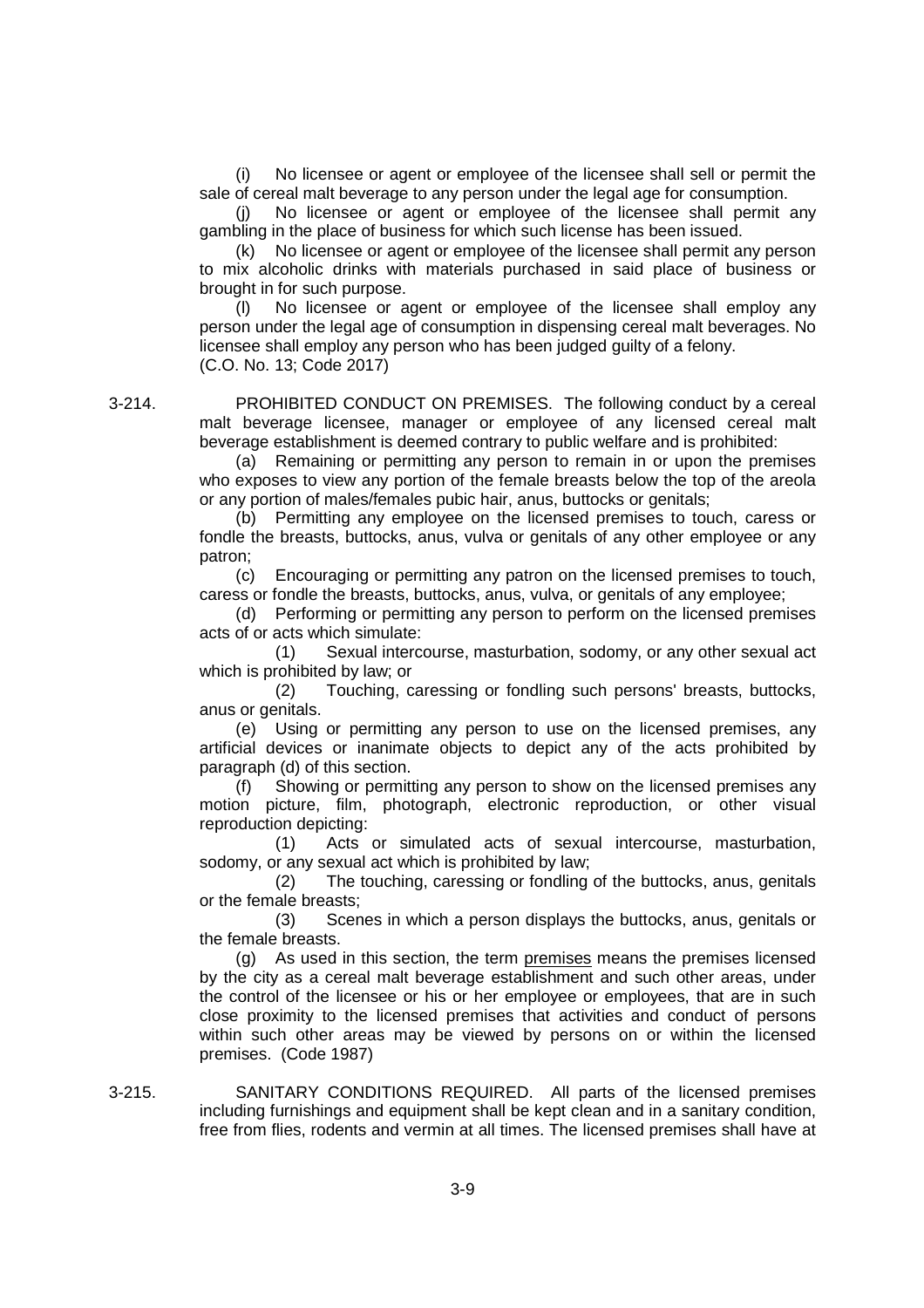least one restroom for each sex easily accessible at all times to its patrons and employees. The restroom shall be equipped with at least one lavatory with hot and cold running water, be well lighted, and be furnished at all times with paper towels or other mechanical means of drying hands and face. Each restroom shall be provided with adequate toilet facilities which shall be of sanitary design and readily cleanable. The doors of all toilet rooms shall be self closing and toilet paper at all times shall be provided. Easily cleanable receptacles shall be provided for waste material and such receptacles in toilet rooms for women shall be covered. The restrooms shall at all times be kept in a sanitary condition and free of offensive odors and shall be at all times subject to inspection by the city health officer or designee. (Code 1987)

3-216. MINORS ON PREMISES. (a) It shall be unlawful for any person under 21 years of age to remain on any premises where the sale of cereal malt beverages is licensed for on-premises consumption.

> (b) This section shall not apply if the person under 21 years of age is an employee of the licensed establishment, or is accompanied by his or her parent or guardian, or if the licensed establishment derives not more than 30 percent of its gross receipts in each calendar year from the sale of cereal malt beverages for onpremises consumption.

(Code 2017)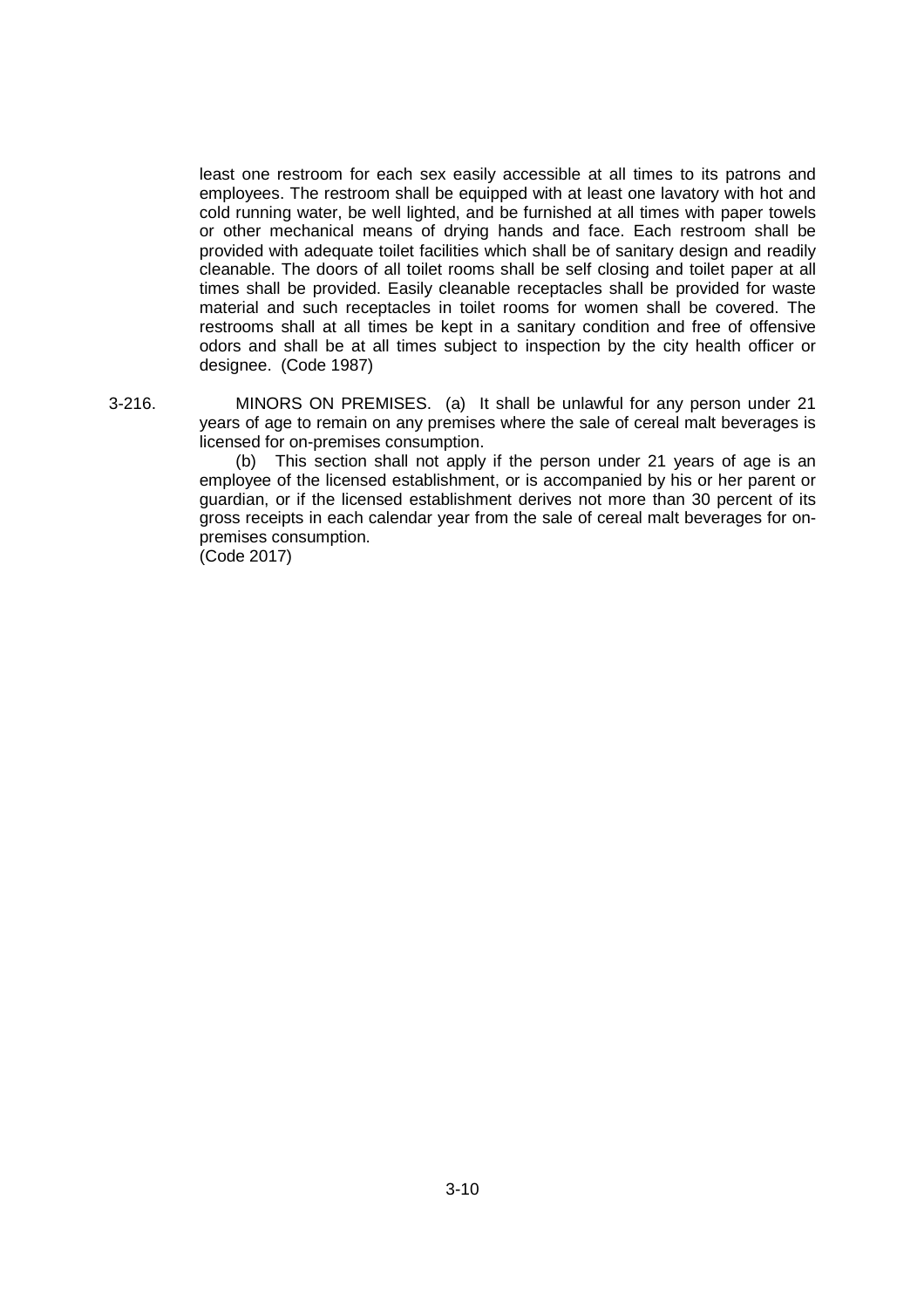# **ARTICLE 3. ALCOHOLIC LIQUOR**

3-301. STATE LICENSE REQUIRED. (a) It shall be unlawful for any person to keep for sale, offer for sale, or expose for sale or sell any alcoholic liquor as defined by the "Kansas liquor control act" without first having obtained a state license to do so.

(b) The holder of a license for the retail sale in the city of alcoholic liquors by the package issued by the state director of alcoholic beverage control shall present such license to the city clerk when applying to pay the occupation tax levied in section 3-302 and the tax shall be received and a receipt shall be issued for the period covered by the state license. (Ord. 180; Code 1987)

- 3-302. OCCUPATIONAL TAX. There is hereby levied a biennial occupation tax of \$600 on any person holding a license issued by the state director of alcoholic beverage control for the retail sale within the city of alcoholic liquors for consumption off the premises. Such tax shall be paid by the retailer to the city clerk before business is begun under an original state license and shall be paid within five days after any renewal of a state license. (K.S.A. 41-310; Code 2017)
- 3-303. POSTING OF RECEIPT. Every licensee under this article shall cause the city alcoholic liquor retailer's occupation tax receipt to be placed in plain view, next to or below the state license in a conspicuous place on the licensed premises. (Code 1987)
- 3-304. HOURS OF SALE. No person shall sell at retail any alcoholic liquor:

(a) On any Sunday, except between the hours of 1:00 p.m. and 8:00 p.m., however, no sales may occur on Easter Sunday, or on any Sunday that is also Christmas;

(b) On Thanksgiving Day or Christmas Day.

(c) Before 9:00 a.m. or after 11:00 p.m. on any day when the sale thereof is permitted, except such times of sale shall be further restricted as set forth in subsection (a). (C.O. No. 13; Code 2017)

3-305. BUSINESS REGULATIONS. It shall be unlawful for a retailer of alcoholic liquor to:

(a) Permit any person to mix drinks in or on the licensed premises unless the person is preparing or mixing samples for the purposes of conducting wine, beer, or distilled spirit tastings, or any combination thereof, as authorized by K.S.A. 2012 Supp. 41-308d, and amendments thereto;

(b) Employ any person under the age of 21 years in connection with the operation of the retail establishment;

(c) Employ any person in connection with the operation of the retail establishment who has been adjudged guilty of a felony;

(d) Furnish any entertainment in his or her premises or permit any pinball machine or game of skill or chance to be located in or on the premises; or

(e) Have in his or her possession for sale at retail any bottles, cask, or other containers containing alcoholic liquor, except in the original package.

(f) Sell, give away, dispose of, exchange or deliver, or permit the sale, gift or procuring of any alcoholic liquor to or for any person under 21 years of age. (K.S.A. 41-713; Code 2017)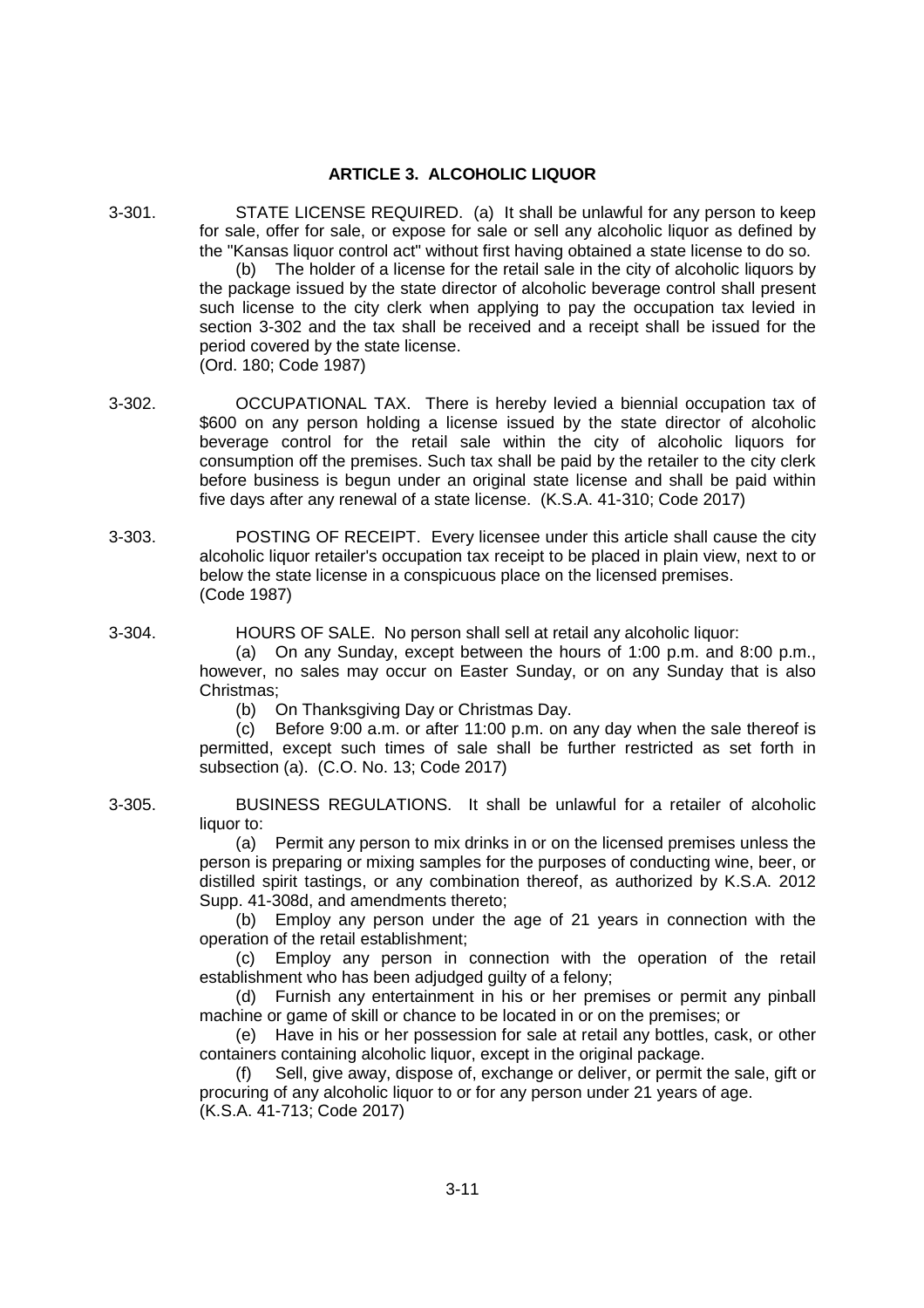3-306. RESTRICTIONS ON LOCATION. No person shall knowingly or unknowingly sell, give away, furnish, dispose of, procure, exchange or deliver, or permit the selling, giving away, furnishing, disposing of, procuring, exchanging or delivering of any alcoholic beverage in any building, structure or premises, for consumption in such building or upon such premises if such consumption is within 200 feet from the nearest property line of any existing hospital, school, church or library. (K.S.A. 41-710; Code 1987)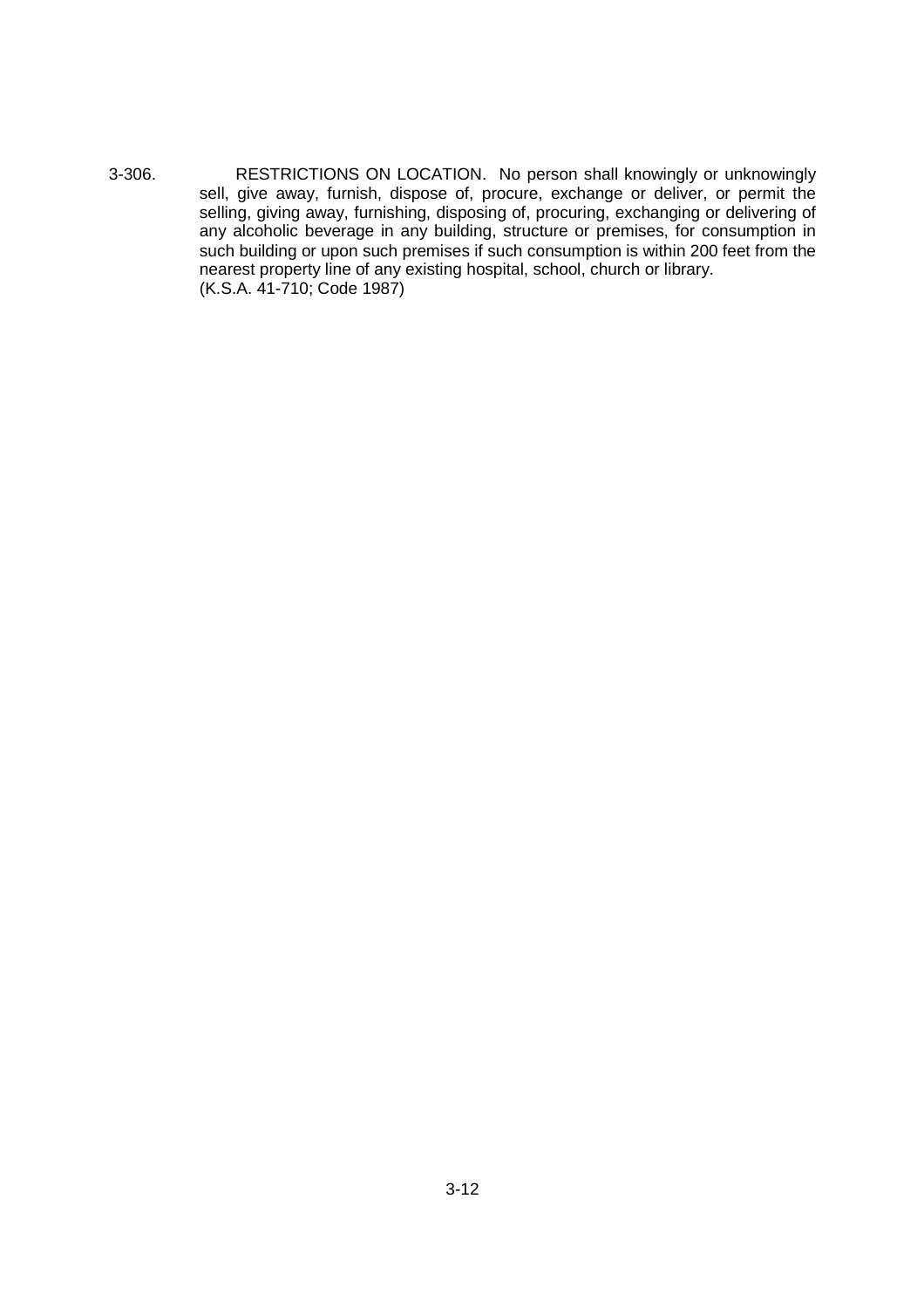### **ARTICLE 4. PRIVATE CLUBS**

- 3-401. LICENSE REQUIRED. It shall be unlawful for any person granted a private club license by the State of Kansas to sell or serve any alcoholic liquor authorized by such license within the city without first obtaining a local license from the city clerk following approval by the city council at a regularly scheduled city council meeting. (Ord. 451; 1999)
- 3-402. LICENSE FEE. (a) There is hereby levied a biennial license fee on each private club located in the city which has a private club license issued by the state director of alcoholic beverage control, which fee shall be paid before business is begun under an original state license and within five days before the license expires. The city license fee for a Class A club shall be \$400 and the city license fee for a Class B club shall be \$400.

(b) All applications for new or renewal city licenses shall be submitted to the city clerk. Upon presentation of a state license, payment of the city license fee and the license application, the city clerk shall issue a city license for the period covered by the state license, if there are no conflicts with any zoning or alcoholic beverage ordinances of the city.

(c) The license period shall extend for the period covered by the state license. No license fee shall be refunded for any reason.

(d) Every licensee shall cause the city club license to be placed in plain view next to or below the state license in a conspicuous place on the licensed premises. (Code 2017)

3-403. BUSINESS REGULATIONS. (a) No club licensed hereunder shall allow the serving, mixing or consumption of alcoholic liquor on its premises between the hours of 2:00 a.m. and 9:00 a.m. on any day.

> (b) Cereal malt beverages may be sold on premises licensed for the retail sale of cereal malt beverages for on-premises consumption at any time when alcoholic liquor is allowed by law to be served on the premises.

> (c) No club membership shall be sold to any person under 21 years of age, nor shall alcoholic beverages or cereal malt beverages be given, sold or traded to any person under 21 years of age.

(K.S.A. Supp. 41-2614; Ord. 451; Code 1999)

3-404. RESTRICTION ON LOCATION. (a) No license shall be issued to a person whose place of business is located within 200 feet of any church, public or parochial school, said distance to be measured from the nearest property line of the church or school to the nearest portion of the building occupied by the private club.

(b) The distance location of subsection (a) above shall not apply to a private club when the license applicant petitions for and receives a waiver of the distance limitation from the governing body. The governing body shall grant such a waiver only following public notice and hearing. (Code 1987)

3-405. MINORS ON PREMISES. (a) It shall be unlawful for any person under the age of 21 years to remain on any premises where the sale of alcoholic liquor is licensed for on-premises consumption.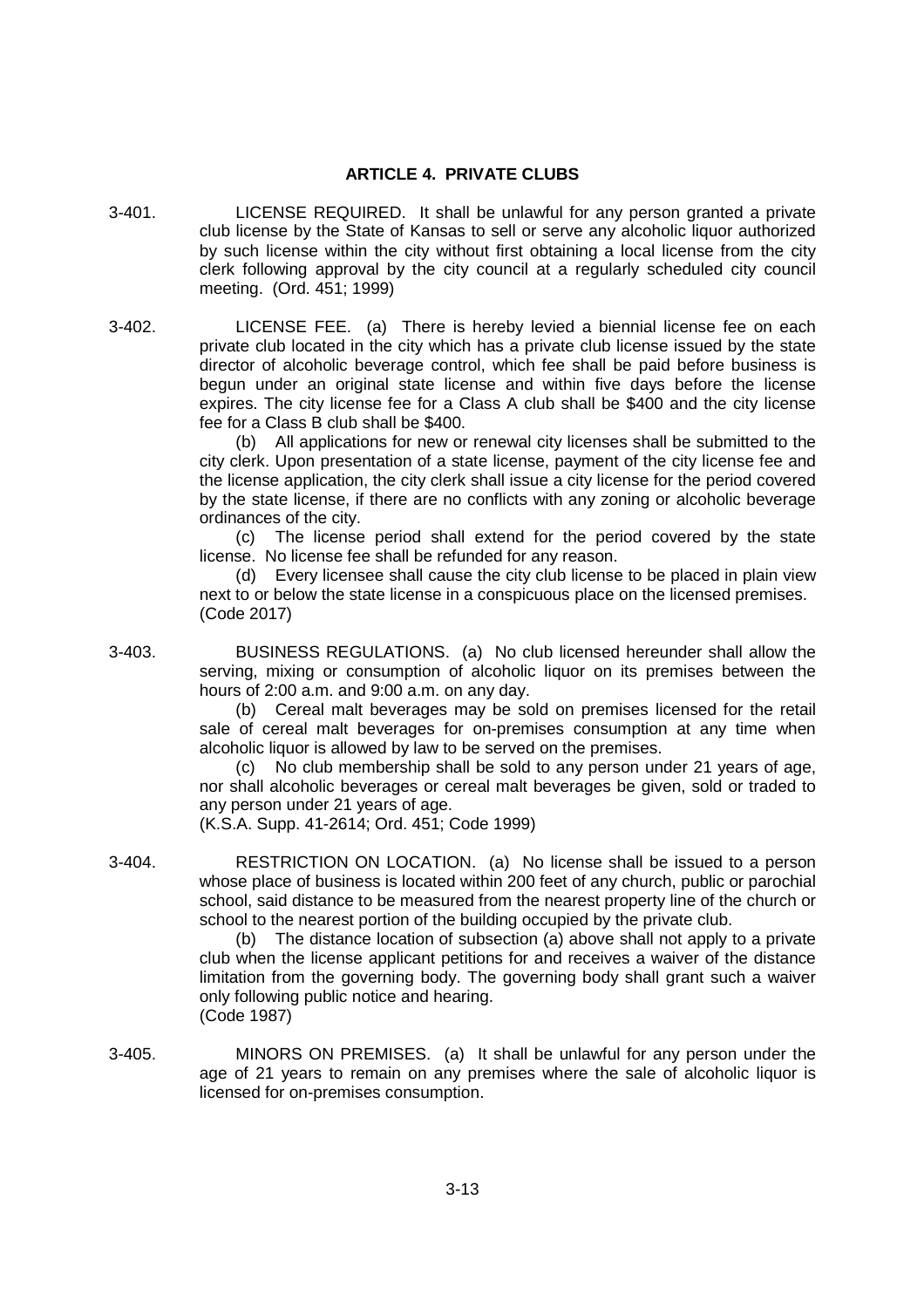(b) It shall be unlawful for the operator, person in charge or licensee of any premises licensed for on-premises consumption of alcoholic liquor to permit any person under the age of 21 years to remain on the premises.

(c) This section shall not apply if the person under the age of 21 years is accompanied by his or her parent or guardian, or if the licensed premises derives not more than 50 percent of its gross receipts in each calendar year from the sale of alcoholic liquor for on-premises consumption. (Code 1987)

3-406. PROHIBITED CONDUCT ON PREMISES. The following conduct by a private club licensee, manager or employee of any licensed private club establishment is deemed contrary to public welfare and is prohibited:

> (a) Remaining or permitting any patron to remain in or upon the premises who exposes to view any portion of the female breasts below the top of the areola or any portion of males/females pubic hair, anus, buttocks or genitals;

> (b) Permitting any employee on the licensed premises to touch, caress or fondle the breasts, buttocks, anus, vulva or genitals of any other employee or any patron;

> (c) Encouraging or permitting any patron on the licensed premises to touch, caress or fondle the breasts, buttocks, anus, vulva, or genitals of any employee;

> (d) Performing or permitting any person to perform on the licensed premises acts of or acts which simulate:

> (1) Sexual intercourse, masturbation, sodomy, or any other sexual act which is prohibited by law; or

> (2) Touching, caressing or fondling such persons' breasts, buttocks, anus or genitals.

> (e) Using or permitting any person to use on the licensed premises, any artificial devices or inanimate objects to depict any of the acts prohibited by paragraph (d) of this section.

> (f) Showing or permitting any person to show on the licensed premises any motion picture, film, photograph, electronic reproduction, or other visual reproduction depicting:

> (1) Acts or simulated acts of sexual intercourse, masturbation, sodomy, or any sexual act which is prohibited by law;

> (2) The touching, caressing or fondling of the buttocks, anus, genitals or the female breasts;

> (3) Scenes in which a person displays the buttocks, anus, genitals or the female breasts.

> (g) As used in this section, the term "premises" means the premises licensed by the city as a private club establishment and such other areas, under the control of the licensee or his or her employee or employees, that are in such close proximity to the licensed premises that activities and conduct of persons within such other areas may be viewed by persons on or within the licensed premises. (Code 1987)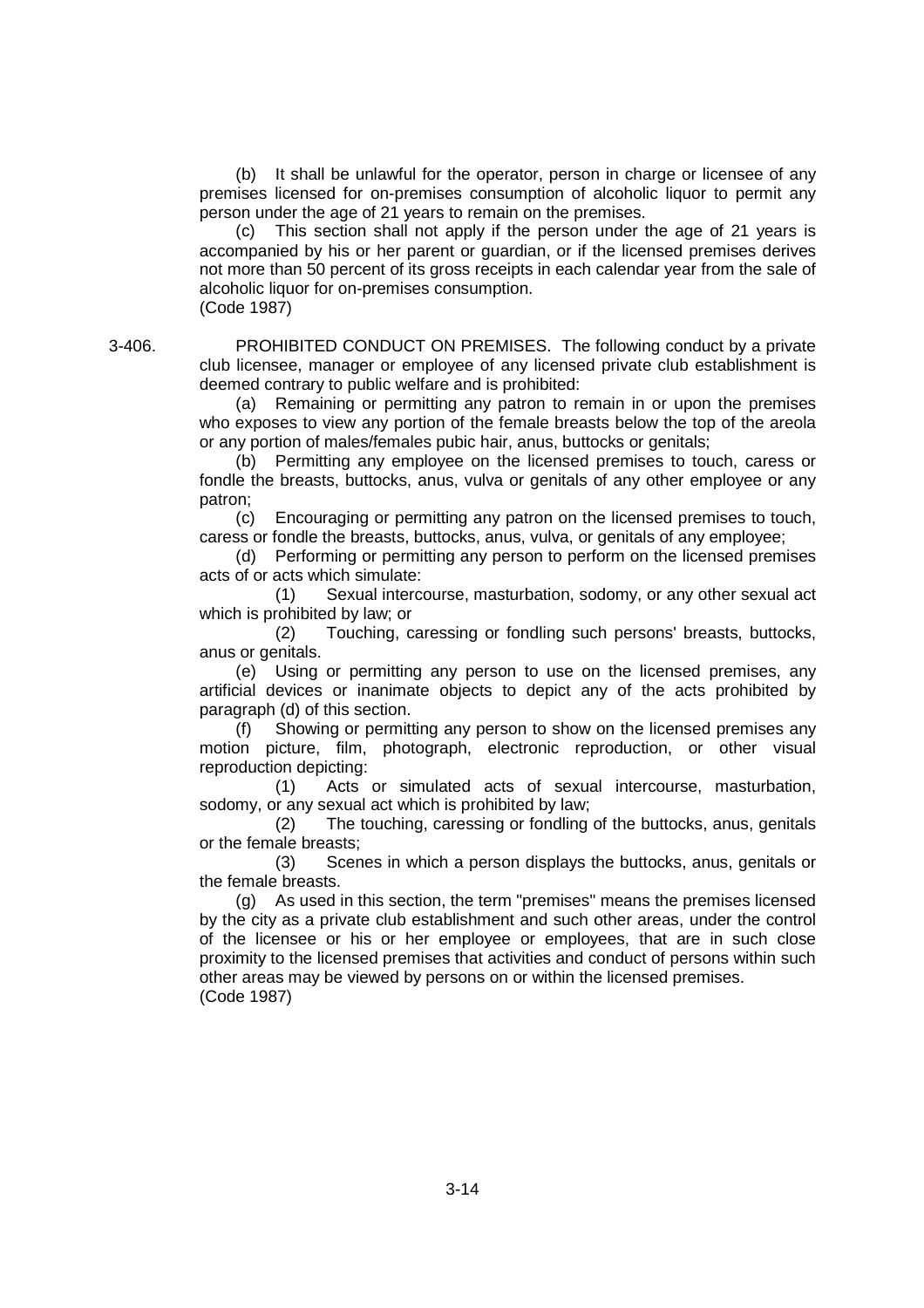### **ARTICLE 5. DRINKING ESTABLISHMENTS**

- 3-501. LICENSE REQUIRED. It shall be unlawful for any person granted a drinking establishment license by the State of Kansas to sell or serve any alcoholic liquor authorized by such license within the city without first obtaining a city license from the city clerk following approval by the city council at a regularly scheduled city council meeting. (Ord. 451; Code 1999)
- 3-502. LICENSE FEE. (a) There is hereby levied a biennial license fee in the amount of \$400 on each drinking establishment located in the city which has a drinking establishment license issued by the state director of alcoholic beverage control, which fee shall be paid before business is begun under an original state license and within five days after any renewal of a state license.

(b) All applications for new or renewal city licenses shall be submitted to the city clerk. Upon presentation of a state license, payment of the city license fee and the license application, the city clerk shall issue a city license for the period covered by the state license, if there are no conflicts with any zoning or alcoholic beverage ordinances of the city.

(c) The license period shall extend for the period covered by the state license. No license fee shall be refunded for any reason.

(d) Every licensee shall cause the city drinking establishment license to be placed in plain view next to or below the state license in a conspicuous place on the licensed premises.

(Code 2017)

3-503. BUSINESS REGULATIONS. (a) No drinking establishment licensed hereunder shall allow the serving, mixing or consumption of alcoholic liquor on its premises between the hours of 2:00 a.m. and 9:00 a.m. on any day.

> (b) Cereal malt beverages may be sold on premises licensed for the retail sale of cereal malt beverage for on-premises consumption at any time when alcoholic liquor is allowed by law to be served on the premises.

> (c) No alcoholic beverages or cereal malt beverages shall be given, sold or traded to any person under 21 years of age.

(K.S.A. Supp. 41-2614; Ord. 451; Code 1999)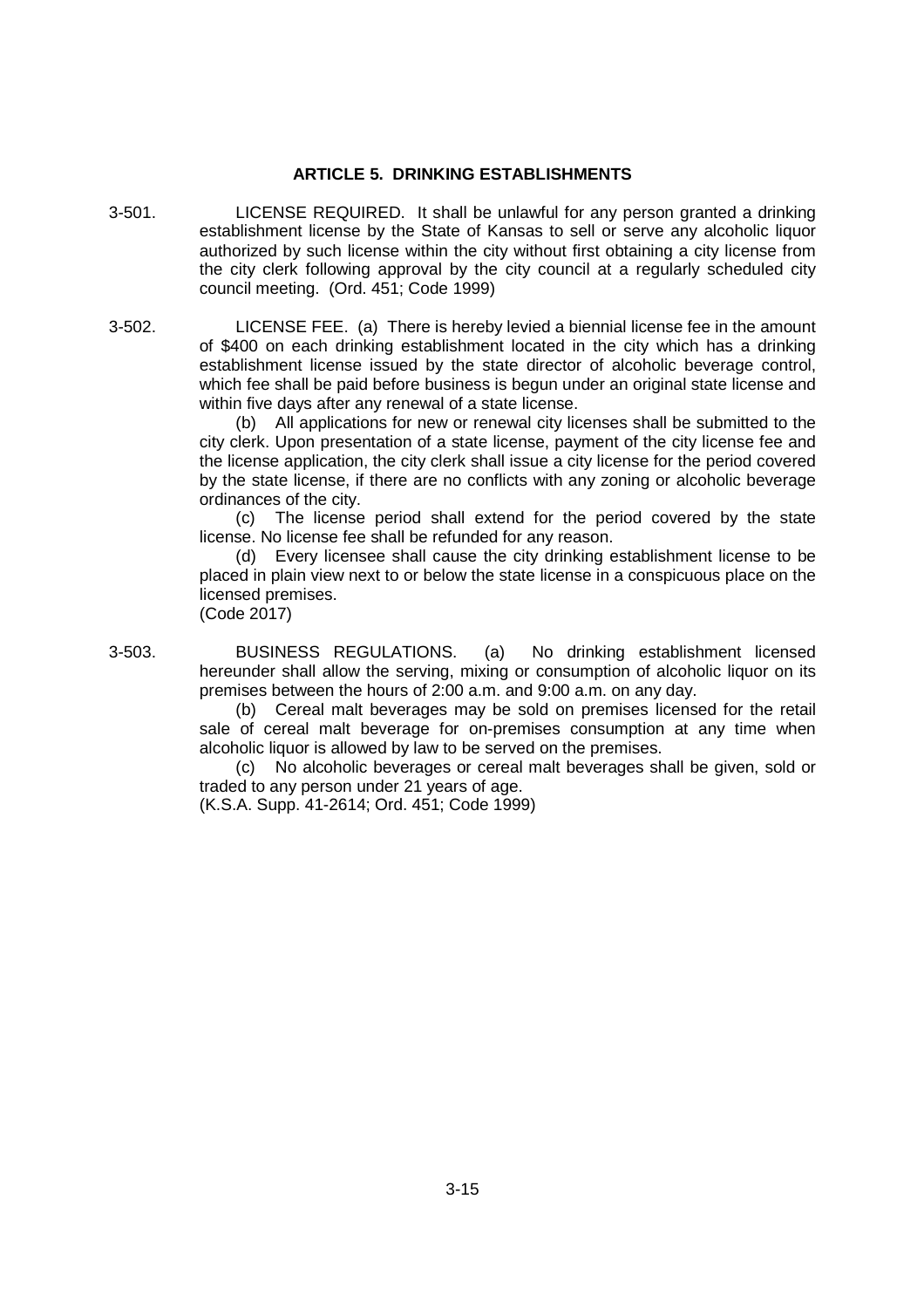### **ARTICLE 6. CATERERS**

- 3-601. LICENSE REQUIRED. It shall be unlawful for any person licensed by the State of Kansas as a caterer to sell alcoholic liquor by the drink, to sell or serve any liquor by the drink within the city without obtaining a local caterer's license from the city clerk following approval by the city council at a regularly scheduled city council meeting. (Ord. 451, Code 1999)
- 3-602. LICENSE FEE. (a) There is hereby levied an annual license fee in the amount of \$200 on each caterer doing business in the city who has a caterer's license issued by the state director of alcoholic beverage control, which fee shall be paid before business is begun under an original state license and within five days after any renewal of a state license.

(b) All applications for new or renewal city licenses shall be submitted to the city clerk. Upon presentation of a state license, payment of the city license fee and the license application, the city clerk shall issue a city license for the period covered by the state license, if there are no conflicts with any zoning or alcoholic beverage ordinances of the city.

(c) The license period shall extend for the period covered by the state license. No license fee shall be refunded for any reason.

(d) Every licensee shall cause the caterer license to be placed in plain view on any premises within the city where the caterer is serving or mixing alcoholic liquor for consumption on the premises. (Ord. 451; Code 1999)

3-603. BUSINESS REGULATIONS. (a) No caterer licensed hereunder shall allow the serving, mixing or consumption of alcoholic liquor between the hours of 2:00 a.m. and 6:00 a.m. on any day.

> (b) No alcoholic beverages or cereal malt beverages shall be given, sold or traded to any person under 21 years of age.

(K.S.A. Supp. 41-2614; Ord. 451; Code 1999)

3-604. NOTICE TO CHIEF OF POLICE. Prior to any event at which a caterer will sell or serve alcoholic liquor by the individual drink, the caterer shall provide written notice to the Director of the Riley County Police Department at least two working days prior to the event if the event will take place within the city. The notice shall contain the location, name of the group sponsoring the event, and the exact date and times the caterer will be serving. (Ord. 451; Code 1999)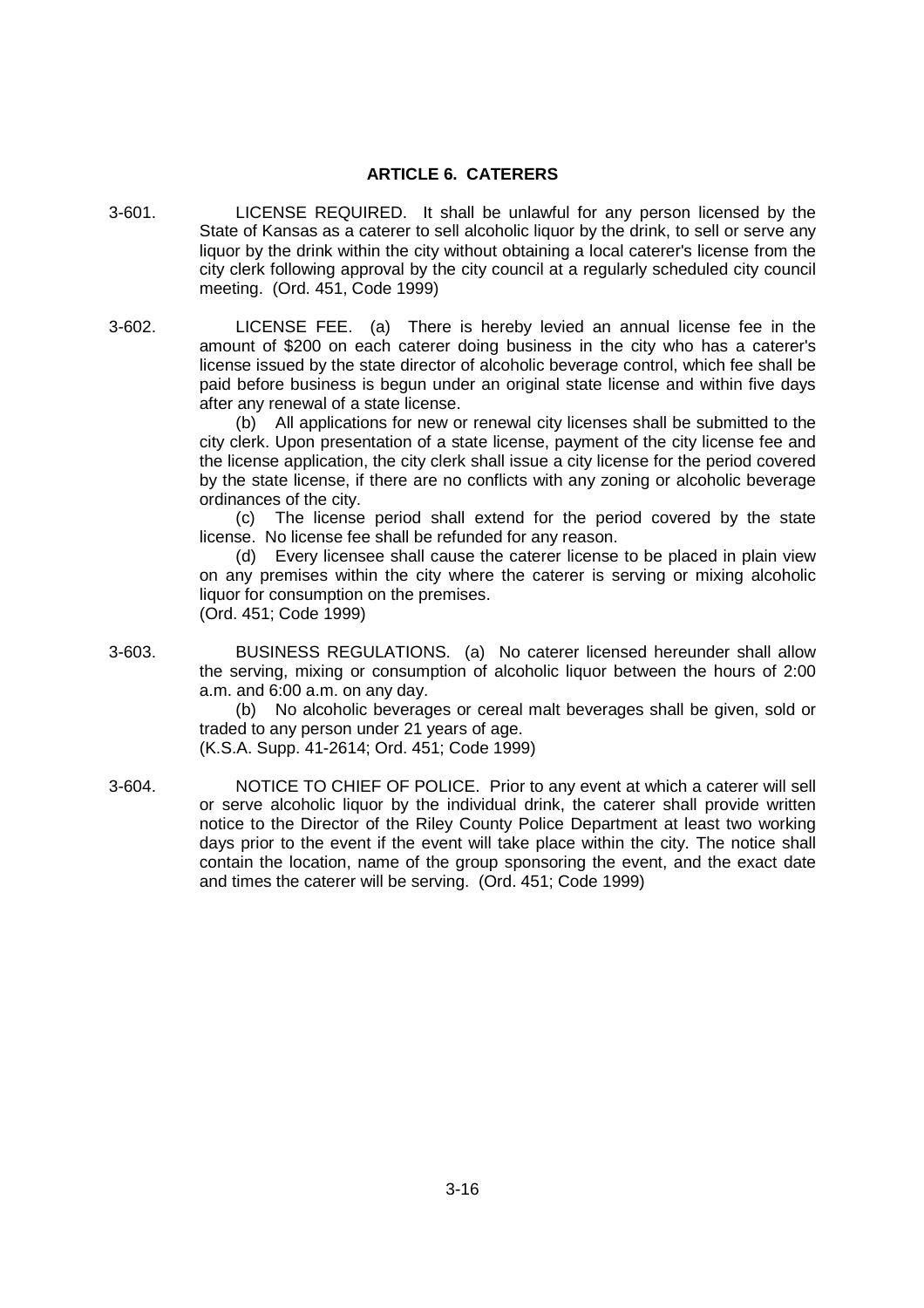# **ARTICLE 7. TEMPORARY PERMITS**

- 3-701. PERMIT REQUIRED. It shall be unlawful for any person granted a temporary permit by the State of Kansas to sell or serve any alcoholic liquor within the city without first obtaining a local temporary permit from the city clerk following approval by the city council at a regularly scheduled city council meeting. (Ord. 451; Code 1999)
- 3-702. PERMIT FEE. (a) There is hereby levied a temporary permit fee in the amount of \$25 per day on each group or individual holding a temporary permit issued by the state director of alcoholic beverage control authorizing sales within the city, which fee shall be paid before the event is begun under the state permit.

(b) Every temporary permit holder shall cause the temporary permit receipt to be placed in plain view on any premises within the city where the holder of the temporary permit is serving or mixing alcoholic liquor for consumption on the premises.

(Ord. 451; Code 1999)

- 3-703. CITY TEMPORARY PERMIT. (a) It shall be unlawful for any person to conduct an event under a state issued temporary permit without first applying for a local temporary permit from the city council at a regularly scheduled city council meeting. Written application for the local temporary permit shall be made to the city clerk and shall clearly state:
	- (1) The name of the applicant;
	- (2) The group for which the event is planned;
	- (3) The location of the event;
	- (4) The date and time of the event;
	- (5) Any anticipated need for police, fire or other municipal services.

(b) Upon presentation of a state temporary permit, approval from the city council, payment of the city's temporary permit fee and a written application as provided for in subsection (a), the city clerk shall issue a local temporary permit to the applicant if there are no conflicts with any zoning or other ordinances of the city.

(c) The city clerk shall notify the chief of police whenever a temporary permit has been issued and forward a copy of the permit and application to the chief of police.

(Ord. 451; Code 1999)

3-704. PERMIT REGULATIONS. (a) No temporary permit holder shall allow the serving, mixing or consumption of alcoholic liquor between the hours of 2:00 a.m. and 9:00 a.m. at any event for which a temporary permit has been issued.

(b) No alcoholic beverages shall be given, sold or traded to any person under 21 years of age. (Code 2017)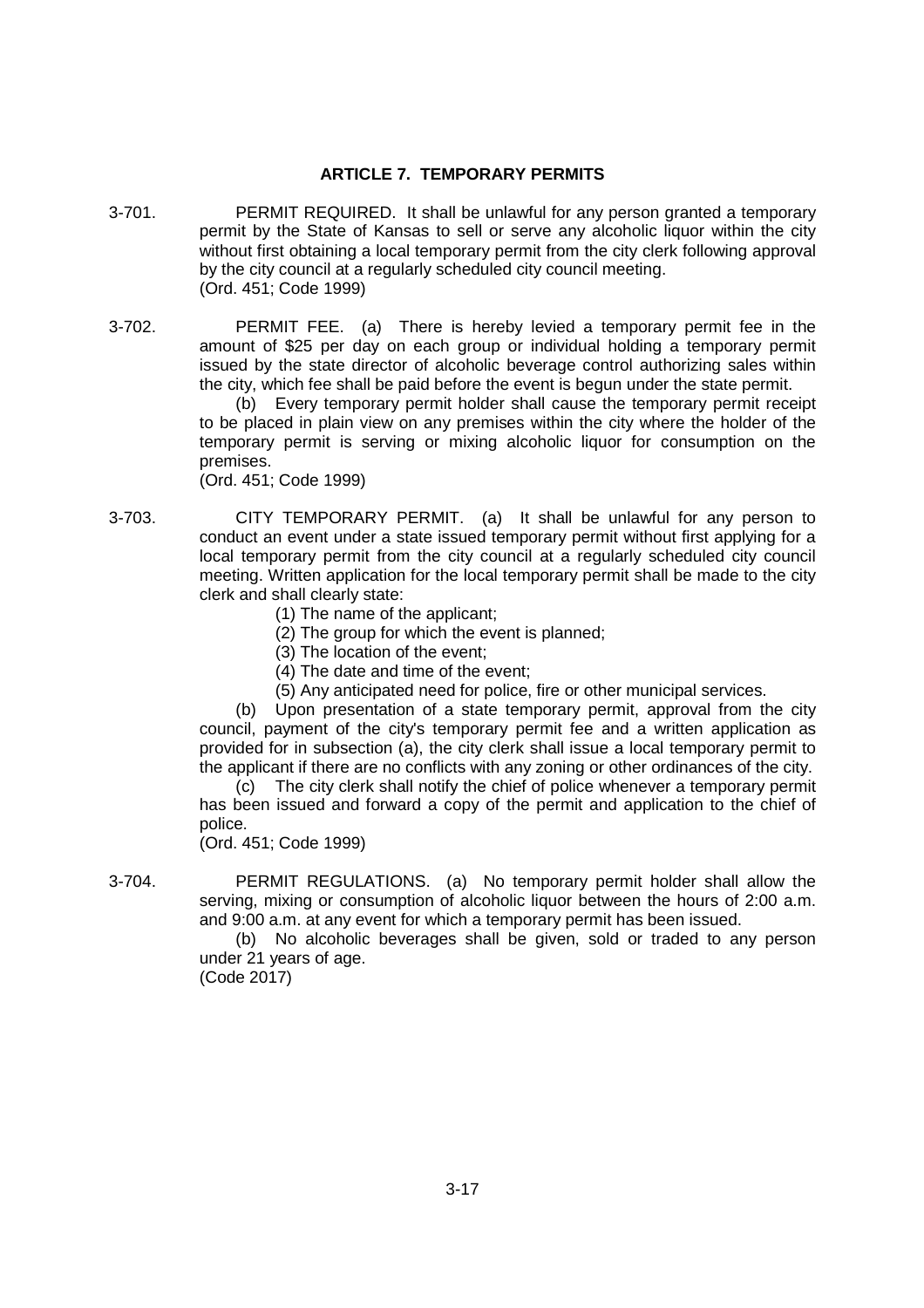# **ARTICLE 8. SPECIAL EVENT CMB PERMITS**

- 3-801. SPECIAL EVENT CMB PERMITS; PERMIT REQUIRED. It shall be unlawful for any person to sell or serve any CMB at any special event within the city without first obtaining a local special event permit from the city clerk. (K.S.A. 41-2703; Code 2017)
- 3-802. SAME; PERMIT FEE. (a) There is hereby levied a special event permit fee in the amount of \$25 on each group or individual, which fee shall be paid before the event begins. Such fee shall be in addition to the \$25 fee to be remitted to the Division of Alcohol Beverage Control.

(b) Every special event permit holder shall cause the permit receipt to be placed in plain view on any premises within the city where the holder of the special event permit is serving CMB for consumption on the premises. (K.S.A. 41-2702; Code 2017)

- 3-803. SAME; CITY SPECIAL EVENT PERMIT. (a) It shall be unlawful for any person to serve CMB at a special event without first applying for a local special event permit at least 7 days before the event. Written application for the local special event permit shall be made to the city clerk on the form used for annual cereal malt beverage sales or, when available, the special event CMB permit application approved by the Attorney General, as directed by the city clerk. In addition to any other information required, the applicant shall provide the following:
	- (1) The name of the applicant;
	- (2) The group for which the event is planned;
	- (3) The location of the event;
	- (4) The date and time of the event; and
	- (5) Any anticipated need for police, fire, or other municipal services.

(b) Upon meeting the requirements to obtain a special event permit, the city clerk shall issue a local special event permit to the applicant if there are no conflicts with any zoning or other ordinances of the city.

(c) The city clerk shall notify the chief of police whenever a special event permit has been issued and forward a copy of the permit and application to the chief of police. (Code 2017)

3-804. SAME; PERMIT REGULATIONS. (a) No special event permit holder shall allow the serving of CMB between the hours of 12:00 a.m. and 6:00 a.m. at any event for which a special event permit has been issued.

> (b) No CMB shall be given, sold or traded to any person under 21 years of age.

> (c) No more than four special event permits may be issued in a calendar year to the same applicant.

> (d) No special event permit issued hereunder may be transferred or assigned to any other vendor.

> (e) All local ordinances and state statutes for the sale and consumption of CMB apply to holders of special event permits. (K.S.A. 41-2703; Code 2017)

> > 3-18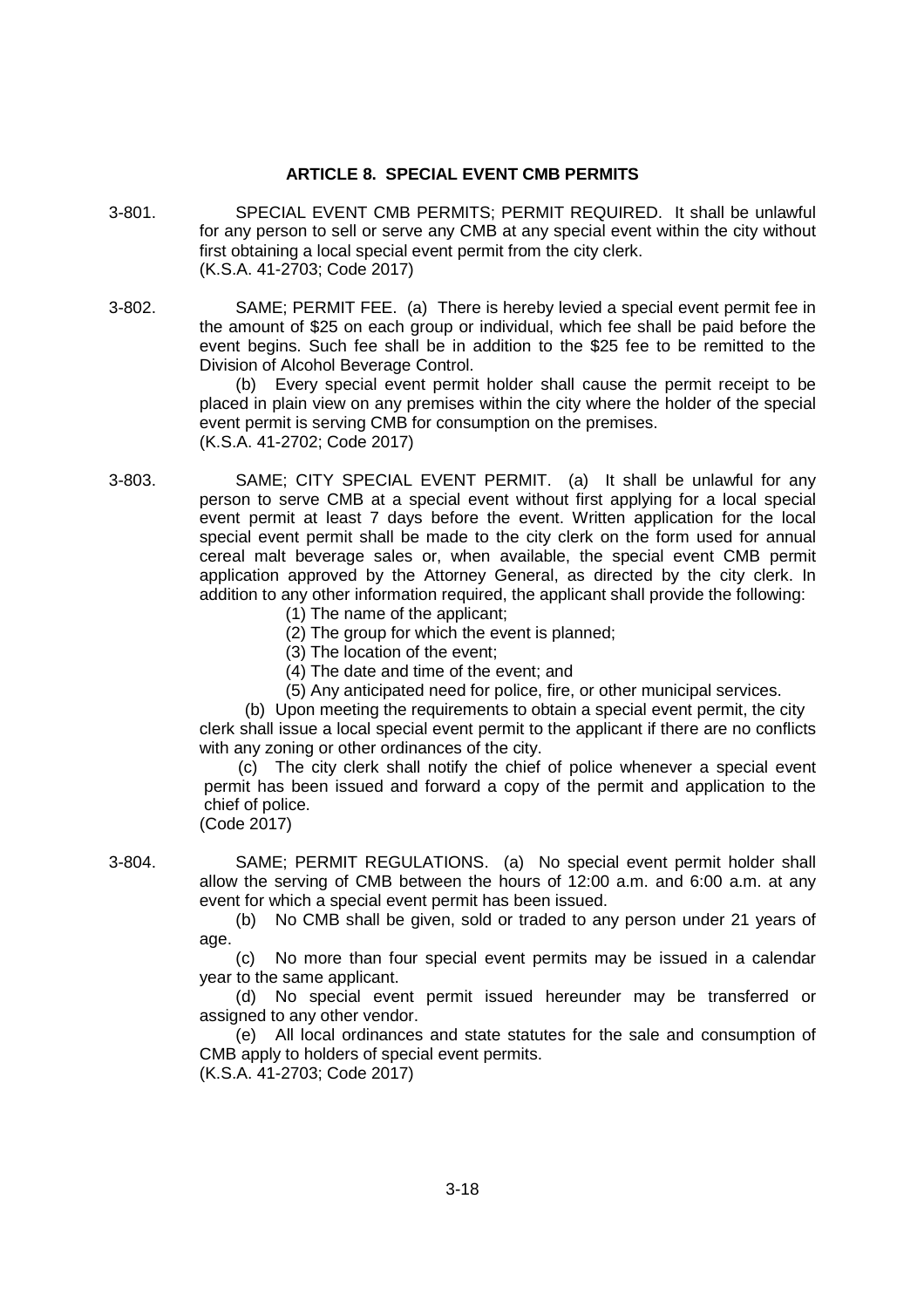### **ARTICLE 9. KEG REGISTRATION**

3-901. DEFINITIONS. As used in this article, the words and phrases herein defined shall have the following meaning, unless the context otherwise requires:

> (a) Beer means a beverage, containing more than 3.2% alcohol by weight, obtained by alcoholic fermentation of an infusion or concoction of barley, or other grain, malt and hops in water and includes beer, ale, stout, lager beer, porter and similar beverages having such alcoholic content.

> (b) Cereal malt beverage means any fermented but undistilled liquor brewed or made from malt or from a mixture of malt or malt substitute, but does not include any such liquor which is more than 3.2% alcohol by weight.

> (c) Keg means a reusable container of beer or cereal malt beverage having a liquid capacity of four or more gallons.

(d) Legal age for consumption means 21 years of age.

(e) Person means any natural person, corporation, partnership, limited liability company, trust or association.

(f) Retailer means a person who sells at retail, or offers for sale at retail, beer or cereal malt beverage for use or consumption and not for resale in any form, and includes sales of beer or cereal malt beverage in a keg returnable to the seller. Such terms shall not refer to or mean sales by a distributor or sales by one retailer to another.

(g) Sell or sell at retail refers to and means sales of beer or cereal malt beverage for use or consumption and not for resale in any form, and includes sales of beer or cereal malt beverage in a keg returnable to the seller. Such terms shall not refer to or mean sales by a distributor or sales by one retailer to another.

(h) Proper proof of identification means a photographic motor vehicle operator's license, a valid passport, a United States military identification card, a Kansas photographic non-driver's identification card or other official or apparently official document, containing a photograph, signature and birth date of the person. (Code 2017)

3-902. RETAILER DUTIES. A retailer, or retailer's employee or agent, prior to or at the time of any sale at retail of a keg, shall:

> (a) Affix or cause to be affixed to the keg a keg identification tag, in accordance with the provisions of section 3-904;

> (b) Require the purchaser to exhibit proper proof of identification. If the purchaser fails to provide such proof of identification, the retailer shall refuse to sell the keg to such person;

> (c) Require the purchaser to sign a Declaration and Receipt for the keg in the form provided for in section 3-904;

> (d) Record on the declaration the keg identification tag number, the date of sale, the purchaser's name and address, and the type, number and expiration date of the purchaser's identification;

> (e) Inform the purchaser, that any deposit paid by the purchaser for the keg, if required, shall be forfeited if the keg is returned without the original keg identification tag intact and readable;

> Require each purchaser of any such keg to acknowledge as part of the declaration that persons under 21 are not of legal age for consumption of beer or cereal malt beverage and that the declaration is subject to inspection by law enforcement personnel; and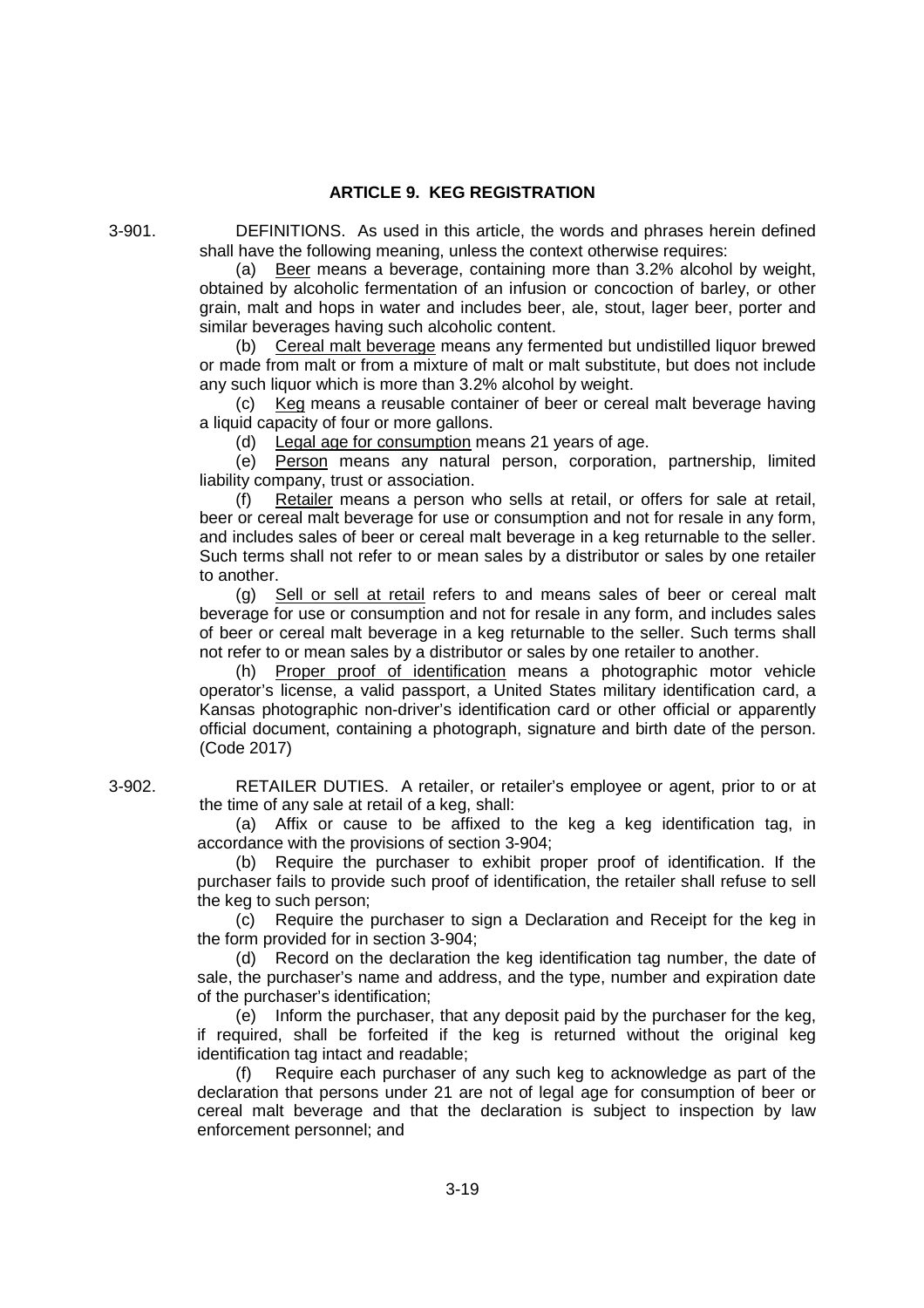(g) Provide a copy of the Declaration and Receipt to the purchaser. (Code 2017)

3-903. PURCHASER REQUIREMENTS. Any person who purchases a keg or the contents thereof shall:

> (a) Be of legal age to purchase, possess, or use beer and cereal malt beverage;

> (b) Provide proof of identification and such other information as the retailer may require in accordance with 3-902.

(c) Sign a Declaration and Receipt in the form required by section 3-902;

(d) Not allow any person under the age of 21 to consume the keg contacts except as allowed by law;

(e) Not remove, obliterate, or allow to be removed or obliterated, the keg identification tag required by section 3-902; and

(f) Maintain a copy of the Declaration and Receipt with the keg during the time the keg is in the purchaser's possession or control. (Code 2017)

3-904. IDENTIFICATION REQUIREMENTS. (a) The keg identification tag required under this article shall be in the form of a uniquely numbered and coded tag or label, prescribed and furnished by the city clerk. Such tag or label is used for a single sale of the marked keg and is to be removed from the keg by the retailer upon return of the keg to the retail seller and maintained with the records of the sale. Such tags shall be fabricated and made attachable in such a manner as to make the tag removable for the purpose of the cleaning and reusing the keg by a manufacturer.

> (b) The Declaration and Receipt required shall be on a form prescribed and furnished by the city clerk and shall include the information as required by sections 3-902 and 3-903 thereof, and may include such other identifying information as the city clerk may deem necessary and appropriate.

> (c) Retailers may apply for and receive keg identification tags and Declaration and Receipt forms from the city clerk upon submittal of an application on a form as prescribed by the city clerk and such proof as may be required by the city clerk that the applicant is duly licensed to sell beer or cereal malt beverages in a keg. The city clerk may charge a reasonable fee for furnishing the tags and forms required by this article not to exceed the actual cost of furnishing such tags and forms.

> (d) The retailer shall retain a copy of all such Declarations and Receipts required on the retailer's licensed premises for a period of six months. Such Declarations and Receipts shall be available for inspection and copying by any law enforcement officer during normal business hours for the purpose of identifying persons suspected of a violation of law.

> (e) Falsifying any information on a Declaration and Receipt shall be a violation of this section. (Code 2017)

3-905. DEPOSIT REFUND. No retailer may refund any deposit upon return of a keg that:

(a) Does not have the required identification tag; or

(b) Has an identification tag that has been defaced to the extent that the information contained on the tag cannot be read. (Code 2017)